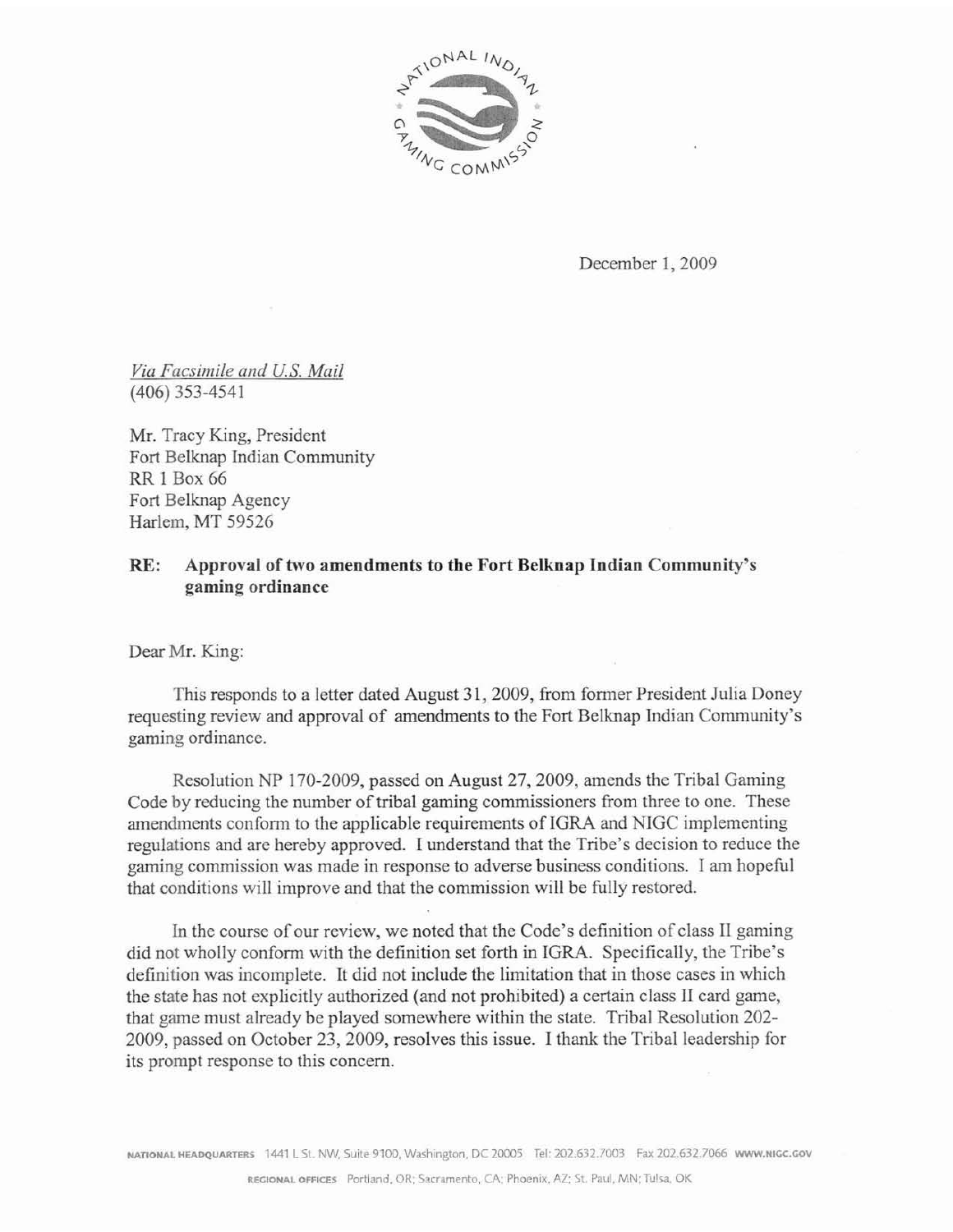**If you** have any questions or require assistance, please contact Legal Specialist Tim Osumi at (202) 632-7054.

Sincerely,

**uga Served**<br>George Skibine っ

**Acting** Chairman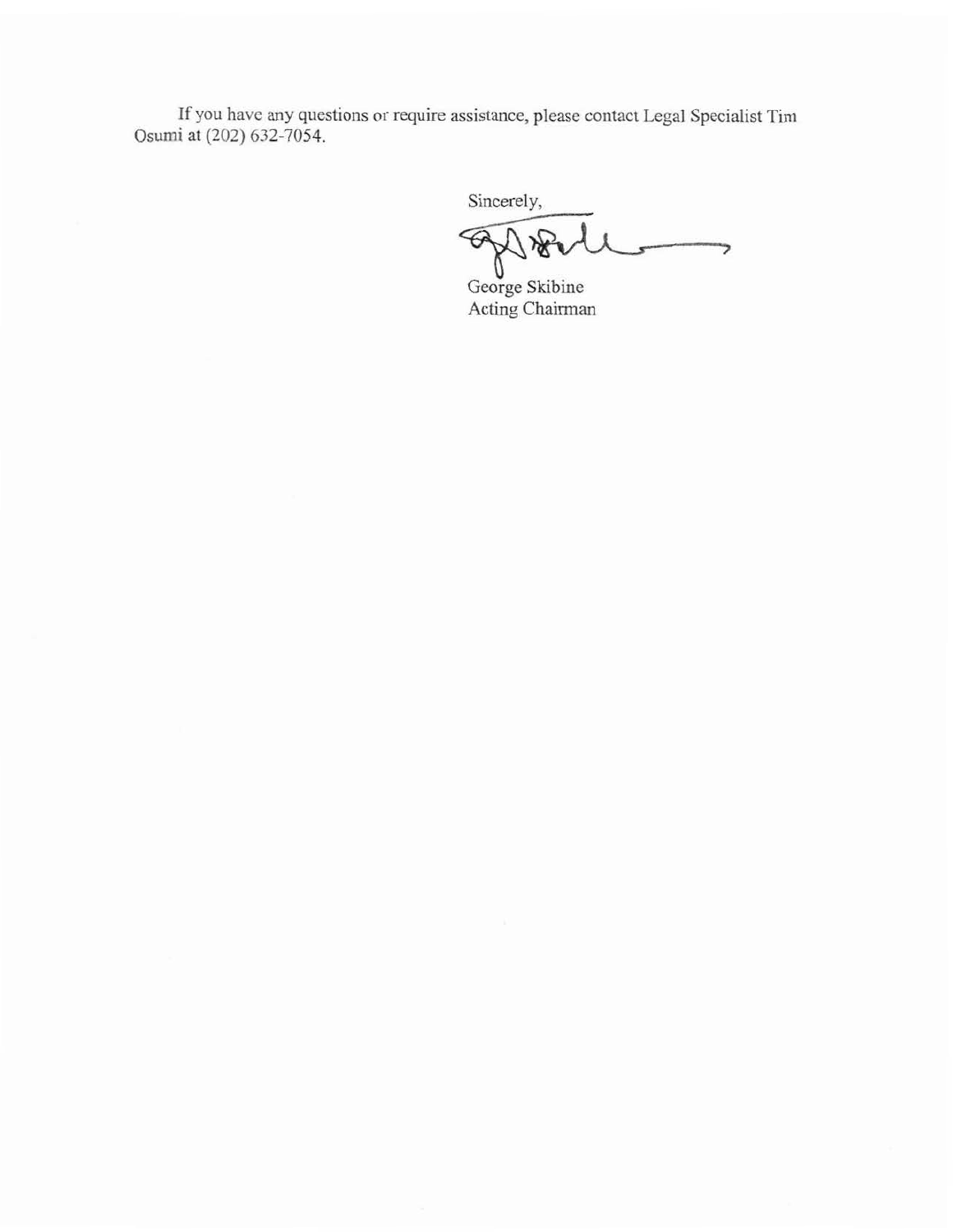# **TITLE XV**

# **GAMING CODE**

# **15.1 TITLE PURPOSE AND POLICY**

#### **15.1.2 TITLE:**

This Title shall be known as the "Fort Belknap Gaming Code."

## **15.1.3 PURPOSE AND AUTHORIZATION:**

This is a Code governing the Conduct and Regulations of Gaming Activities on the Fort Belknap Indian Reservation and other tribally-owned land, and to authorize those classes of gaming activities as defined in the Indian Gaming Regulatory Act, P.L. 100-447, 25 U.S.C. 2703 ("IGRA") and by the regulations promulgated by the National Indian Gaming Commission at 25 C.F.R. 502 (as published in the Federal Register at 57 FR 12382-12393, April 9, 1992), and other activities, allowable by law.

Any ambiguity in this Code or any rules or regulations shall be resolved so as to be consistent with the Indian Gaming Regulatory Act, 25 U.S.C. 2701, et seq. and the following purposes:

- A. To provide a continuous source of revenue to the Fort Belknap Indian Community;
- B. To insure the proper regulation and operation of authorized gambling and gaming enterprises and activities;
- C. To allow tribal members to establish and operate a gambling and gaming enterprise for economic development purposes;
- D. To allow tribal members and guests to participate in certain forms of gambling and gaming activities and to provide for the social welfare and protection of tribal members and all others who may reside within and who may pass through the exterior boundaries of the Fort Belknap Indian Reservation; and
- E. To preempt state, law, including the licensing, taxation, revenue distribution and enforcement of state law and to implement in the place of state law, tribal law and regulation to control the gambling and gaming activities upon the Fort Belknap Indian Reservation.

## **15.1.4 FINDINGS:**

The Fort Belknap Indian Community Tribal Council finds that:

A. The Tribal Government has the authority, pursuant to its Constitution and By-laws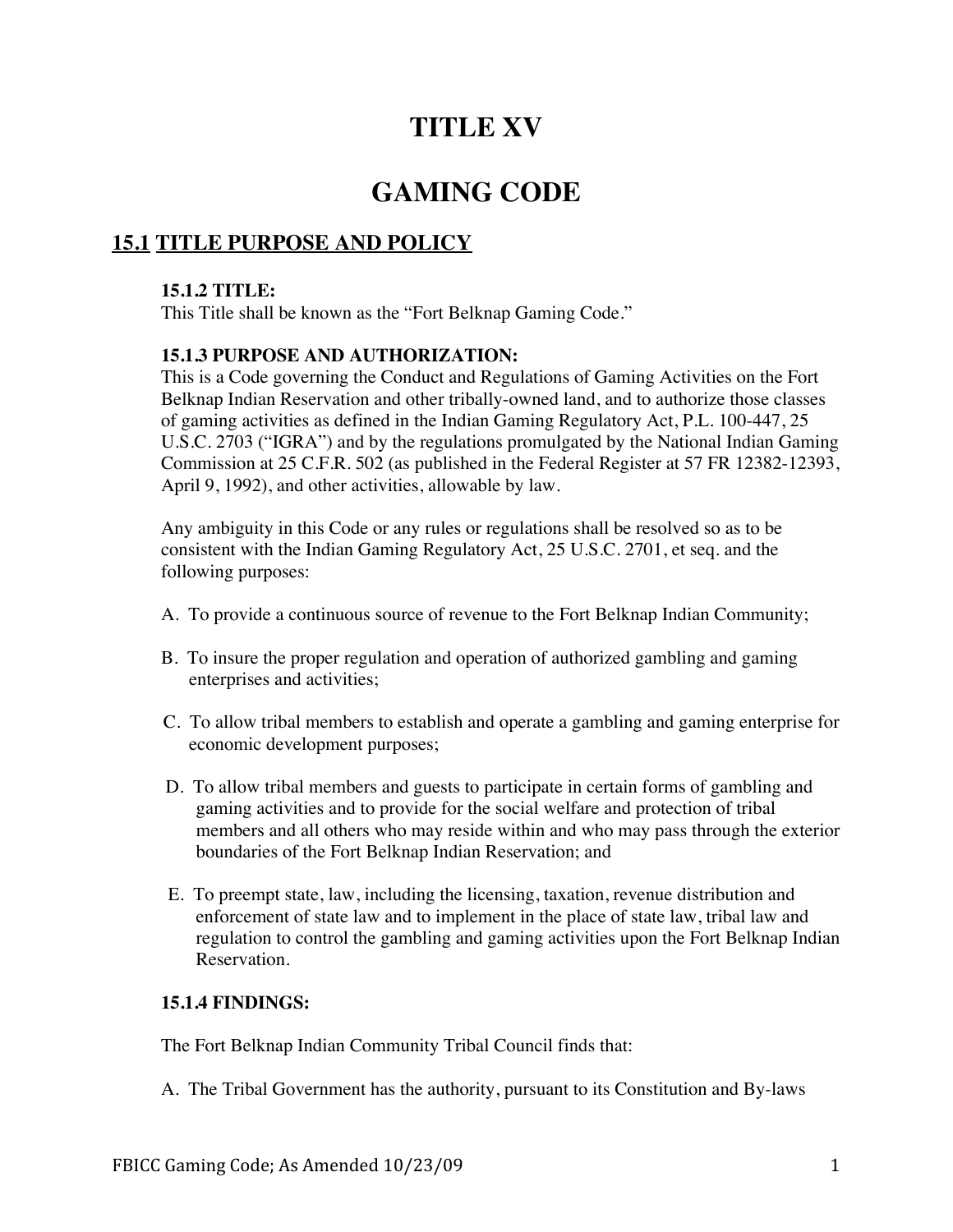to enact laws and ordinances for the protection, health, security and general welfare of the Fort Belknap Indian Community;

- B. The conduct of certain forms of gaming and gambling activities are desired by the Fort Belknap Indian Community members. The Fort Belknap Community Council herein finds that the operation of such games and devices within the Reservation is of substantial concern to the people and government of this jurisdiction, and that the regulation thereof is necessary for the health and safety of those living within the boundaries of the Reservation;
- C. Revenue from such gambling or gaming activities are essential to fund and insure needed social programs and services;
- D. Authorized forms of gambling and gaming activities must be regulated by the Tribal Government to insure their orderly and lawful operation;
- E. Tribally regulated and authorized bingo games, keno games, pull tabs, punch boards, card games, keno machines, poker machines, and other gambling and gaming activities not prohibited by Federal law will not lead to a proliferation of undesired gambling, or to the influx of gamblers and organized crime, but will serve the economic needs of the Fort Belknap Indian Community.
- F. Montana state law is not applicable to tribally authorized and regulated gambling and gaming activities, nor does it adequately address the special interests and needs of the Fort Belknap Indian Community in both protecting the Reservation and its residents and providing needed revenues as set forth herein; and
- G. The Fort Belknap Indian Community finds that it is in the best interest of those 4residing on the Fort Belknap Indian Reservation to have the Fort Belknap Community Council regulate the introduction and maintenance of gaming activities thereon.

## **15.1.5 POLICY:**

It shall be the policy of the Fort Belknap Tribal Government:

A. To develop and oversee the regulation and operation of authorized gambling and gaming enterprises to the end that the Fort Belknap Indian Community is better able to provide its members with community and social services, while at the same time insuring that widespread illegal gambling and gaming are not allowed within the reservation; and

- B. To construe and enforce this Code in a manner designed to conform with the applicable Federal law.
- C. Should the need arise to have someone served on behalf of the Council, the Council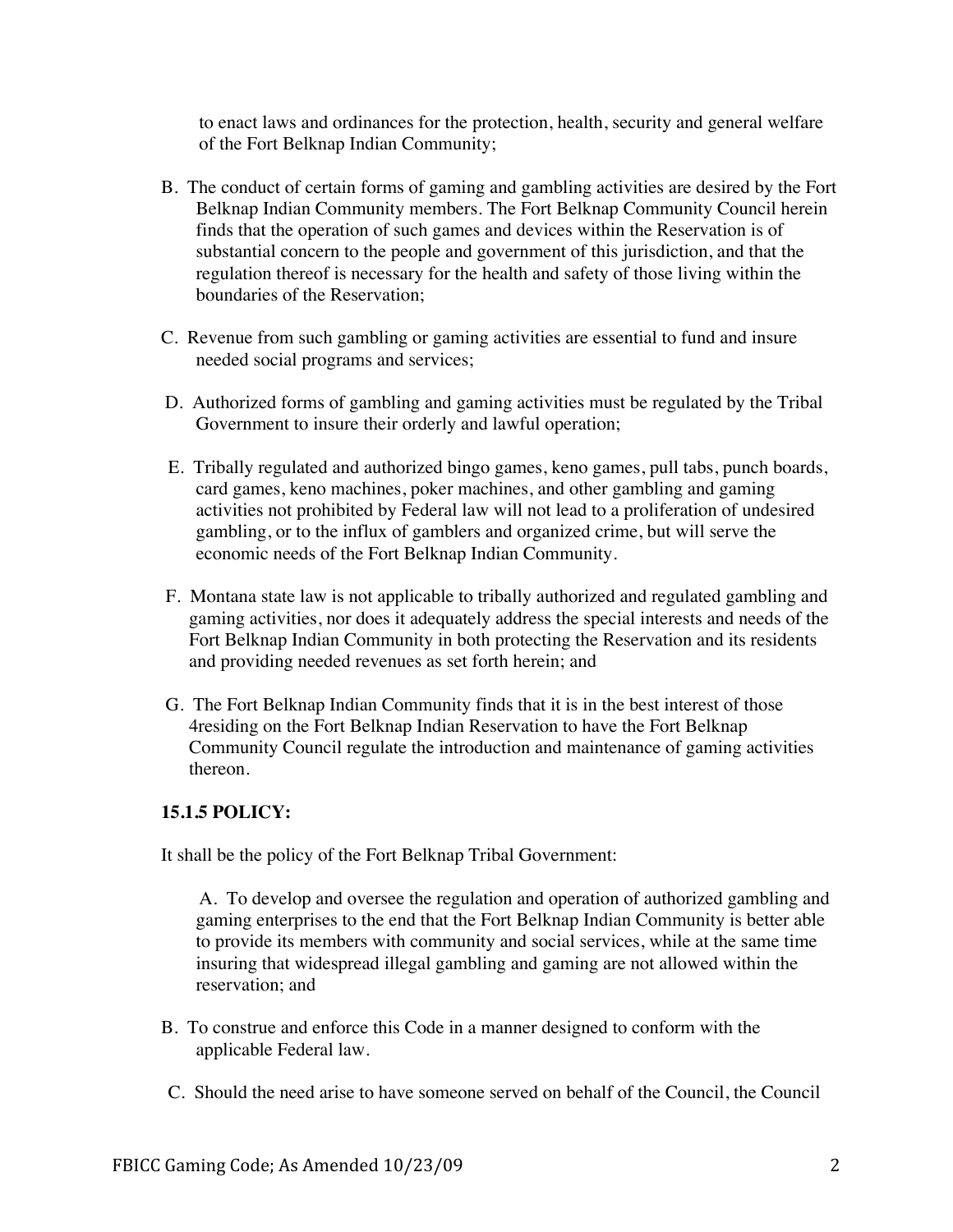does hereby designate the Fort Belknap Indian Community Council President as its agent for service of process required under 25 C.F.R. § 519.

#### **15.1.6 RULES OF CONSTRUCTION:**

In this Title, unless otherwise specifically provided:

- A. The masculine includes the feminine;
- B. The singular includes the plural;
- C. "Includes" and "Including" are not limiting; and
- D. "Or" is not exclusive.

## **15.1.7 DEFINITIONS:**

For purposes of this Code, unless otherwise expressly provided, the following definitions shall apply:

A. "**Adjusted gross receipts**" means the total of all money and any other thing of value received from the operation of an authorized gaming establishment during a given period of time, less only the total of all sums paid out as winnings on the games or expended for prizes actually distributed to winners during the same period of time.

B. "**Bingo**" means a game in which prizes or cash are awarded on the basis of designated numbers or symbols on a card conforming to numbers or symbols selected at random, which for the opportunity to win such prize or cash, persons are charged some consideration.

C. "**Bingo equipment**" includes all equipment which is actually used or made or sold for the purpose of use in bingo games for which consideration is charged persons to play, in connection with which prizes or cash are awarded. Unless otherwise specified, the term shall include, but not be limited to, machines or other devices, from which balls or other items are withdrawn to determine the letters or numbers or other symbo1s to be called, those balls or items themselves, bingo cards, and any other device commonly used in the direct operation of the game.

Bingo game sets commonly manufactured and sold as children's games for a retail price of \$25.00 or less shall be presumed not to be a bingo game defined in subsection B, unless the set, or portion thereof, is actually used in a bingo game otherwise licensable hereunder.

CC. "**Charitable Bingo License**". It is acknowledged that certain charitable organizations raise revenues by conducting Live Bingo, as defined at section 1.5 B, herein. It is recognized that said charitable organizations shall be exempt from paying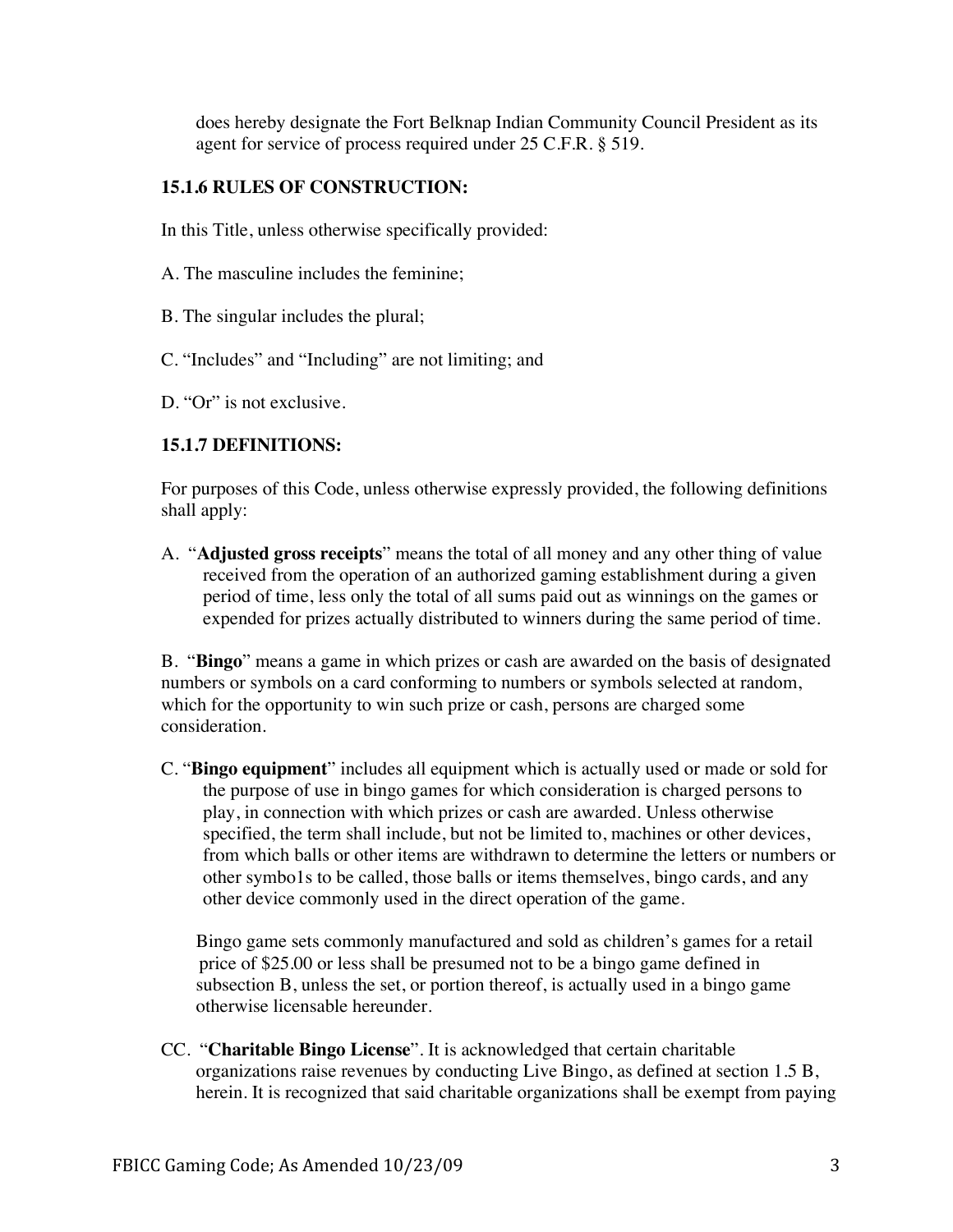any license fee required by this Code, and that any Live Bingo conducted under the authority of this definition shall be subject to the tax authorized by Section 15.6.1. To qualify for a charitable Bingo License, each interested entity must make application therefore, stating their charitable purpose, identifying principals involved, and otherwise providing information that conforms to the requirements of this code. Each charitable organization granted a license shall be authorized to conduct a total of four (4) Bingo events per license year. (July 1 through June 30) All individuals operating Charitable Gaming are subject to the requirement of 25 C.F.R.~522. 10.

- D. "**Class I Gaming**" includes social or traditional games played for minimum prize value and which are engaged in as part of Fort Belknap Indian Community ceremonies or celebrations, or those of its members.
- E. "**Class II Gaming**" includes bingo, and, if played in the same location, pull-tabs, lotto, punch boards, tip jars, instant bingo and other games similar to bingo; card games either authorized by the law of the State of Montana or are not prohibited by the laws of the State of Montana, and are played in the State of Montana. (As Amended, 10/23/09)

F. "**Class III Gaming**" includes all gaming which is not Class 1 or Class 11 defined herein. Such gaming must be operated pursuant to a compact between the Fort Belknap Indian Community and the State of Montana, which is negotiated under Public Law 100- 497 and which compact is approved by the Secretary of the Interior.

G. "**Commission**" means the Fort Belknap Gaming Commission as established by this Code.

H. "**Counci**l" means the Fort Belknap Indian Community Tribal Council of the Fort Belknap Indian Community, Montana.

- I. "**Game**" and "**gambling game**" mean any banking or percentage game played with cards or any device, for money, property, credit, or any representative value, including bingo, keno, pan, poker, Texas hold-em, or twenty-one, but shall not include social games played in private homes or residences, not open to the general public, and not otherwise subject to regulations under the provisions of this Code. This definition shall not include pools or other games wherein one hundred percent (100%) of the sales are contributions are paid out.
- J. "**Gaming Agents**" are enforcement officers hired by the Council or the Commission, and who are authorized by the Fort Belknap Indian Community Tribal Council to enforce the provisions of this Code and the Tribal/State Gaming Compact, if any, including the right to detain and/or arrest individuals. The Gaming Agents are the only persons authorized to carry and/or display badges as tribal gaming enforcement agents on the Fort Belknap Indian Reservation. Said individual or entity shall be considered a governmental agent of the Council for the purposes of this Code, and as such, shall be immune from suit just as it the Council, in effecting the governmental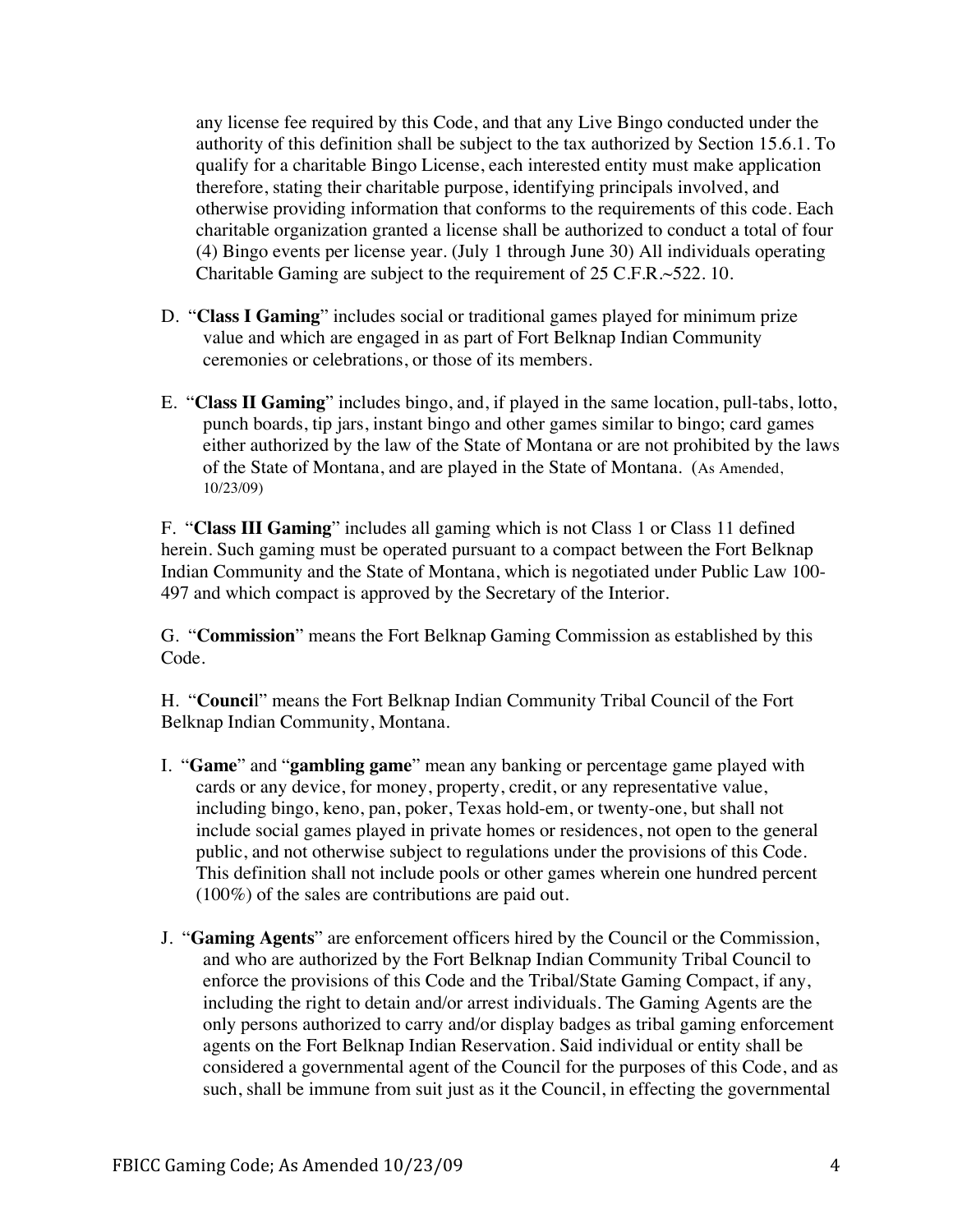purposes of this Code. Said agent may be compensated out of amounts collected in effecting the terms of this Code. The Gaming Agents, under the authority of the Fort Belknap Indian Community Council, this Code and the Fort Belknap Gaming Commission, shall oversee and monitor the day-to-day operations of any tribal gaming facility.

K. "**Gambling**" means a person engages in gambling if he stakes or risks something of value upon the outcome of a contest of chance or a future contingent event not under his control or influence, upon an agreement or understanding that he or someone else will receive something of value in the event of a certain outcome, but shall not include bona fide business transactions valid under the law of contracts, nor include traditional Indian games played by tribal members and their guests.

L. "**Gross receipts**" means the total of all sums received as revenue from operation of an authorized gambling activity during the period of time, without allowances, or deductions for pay out of winnings, costs of the transaction, costs of materials or equipment used, labor expense, interest, discount, rent, taxes or any other allocable expense or loss during the same period of time.

M. "**Keno**" means a game in which prizes or cash are awarded on the basis of designated numbers or symbols on a card, which conform to numbers or symbols selected at random wherein the receptacle and numbered objects drawn from it, the master board upon which such objects are placed as drawn, the cards or sheets bearing numbers or other designations to be covered and the objects used to cover them, the boards or signs, however operated, used to announce or display the numbers or designations as they are drawn, public address system, and all other articles essential to the operation, conduct, and playing of keno.

N. "**Keno machine**" means an electronic video game machine that, upon insertion of cash is available to play or simulate the play of the game of keno, as provided in Section 1.5.1, utilizing a video display and microprocessors in which, by the skill of the player or by chance, or both, the player may receive free games or credit that can be redeemed for cash. The term does not include a machine that directly dispenses coins, cash, tokens, or anything else of value. Such a machine may only be placed on Reservation by the Fort Belknap Community Council, or its authorized agent(s) or designate.

O. "**Lottery**" means a scheme, plan or device for the distribution of money or property by an element of chance, which, for the opportunity to possibly share in such distribution, persons have paid or agreed to pay a valuable consideration, "Valuable consideration" as an element of a lottery shall not include: (1) listening to or watching a television or radio program or subscribing to a cable television service; (2) filling out and returning a coupon or entry blank or facsimile, which is received through the mail or published in a newspaper or magazine, or in a program sold in conjunction with and at a regularly scheduled sporting event, or the purchase of such a newspaper, magazine, or program; (3) sending a coupon or entry blank by mail to a designated address in connection with a promotion conducted in the state of Montana; (4) visitation to any business establishment to obtain a coupon or entry blank; (5) mere registration without the purchase of any goods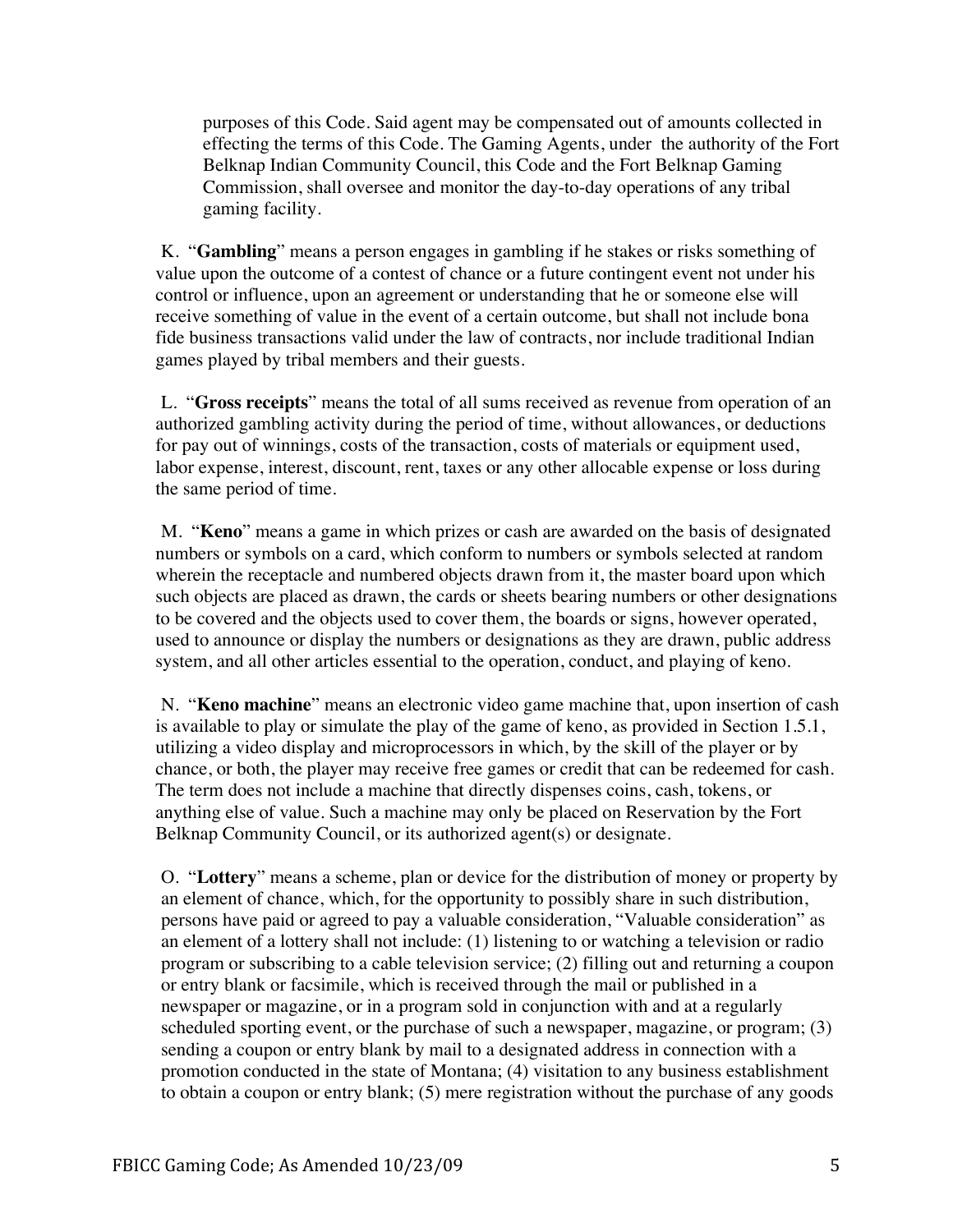or services; (6) expenditure of time, thought, attention or energy in pursuing promotional material; (7) placing or answering a telephone call in a prescribed manner or otherwise making a prescribed response or answer; or (8) furnishing a container of any product as packaged by the manufacturer or a particular portion thereof that only in furnishing a plain piece of paper or card, which the name of the manufacturer or product handwritten on, it is acceptable in lieu thereof.

P. "National Indian Gaming Commission" means the federal commission established pursuant to Public Law 100-497.

Q. "Net receipts" shall be computed according to the following formula: gross receipts less total monies expended for prizes, cash paid out and operators operating expenses.

R. "Operator" means a tribal member or tribally chartered corporation, partnership or entity who is authorized to operate an authorized gaming establishment as set forth herein. Individual operators shall operate subject to the provisions of 25 C.F.R. §522.10. All income to the Tribe from an individually owned gaming operation will be used only for the purpose listed in Section 522.4(b)(2). For the purposes of this code, operators shall be limited to charitable bingo operations, charitable raffles, and Tribally owned and operated activities.

S. "Patron" means any person or group of persons who participate as players in games as defined by this Code, or who are physically present on premises wherein or whereon such games are being played, but shall not include current employees of the gaming establishment, who are actually providing services at the time such games are being played.

T. "Person" means any association, partnership, corporation, firm, trust, cooperative or other form of business entity, as well as a natural person.

U. "Place of business" shall be defined as a location where members of the public regularly or occasionally frequent to conduct business, which may include the playing of bingo games.

V. "Poker machine" means an electronic video game machine, that, upon insertion of cash is available to play or simulate the play of the game of poker, utilizing a video display and micro-processor in which, by the skill of the player or by chance, or both, the player may receive free games or credits that can be redeemed for cash. The term does not include a machine that directly dispense coins, cash, tokens or anything else of value. Such a machine may only be placed on Reservation by the Fort Belknap Community Council, or its authorized agent(s) or designate.

W. "Premises" means land together with all buildings, improvements, fixtures, and personal property located thereon.

X. "Pull tab" means a single folded or banded ticket or card, the face of which is initially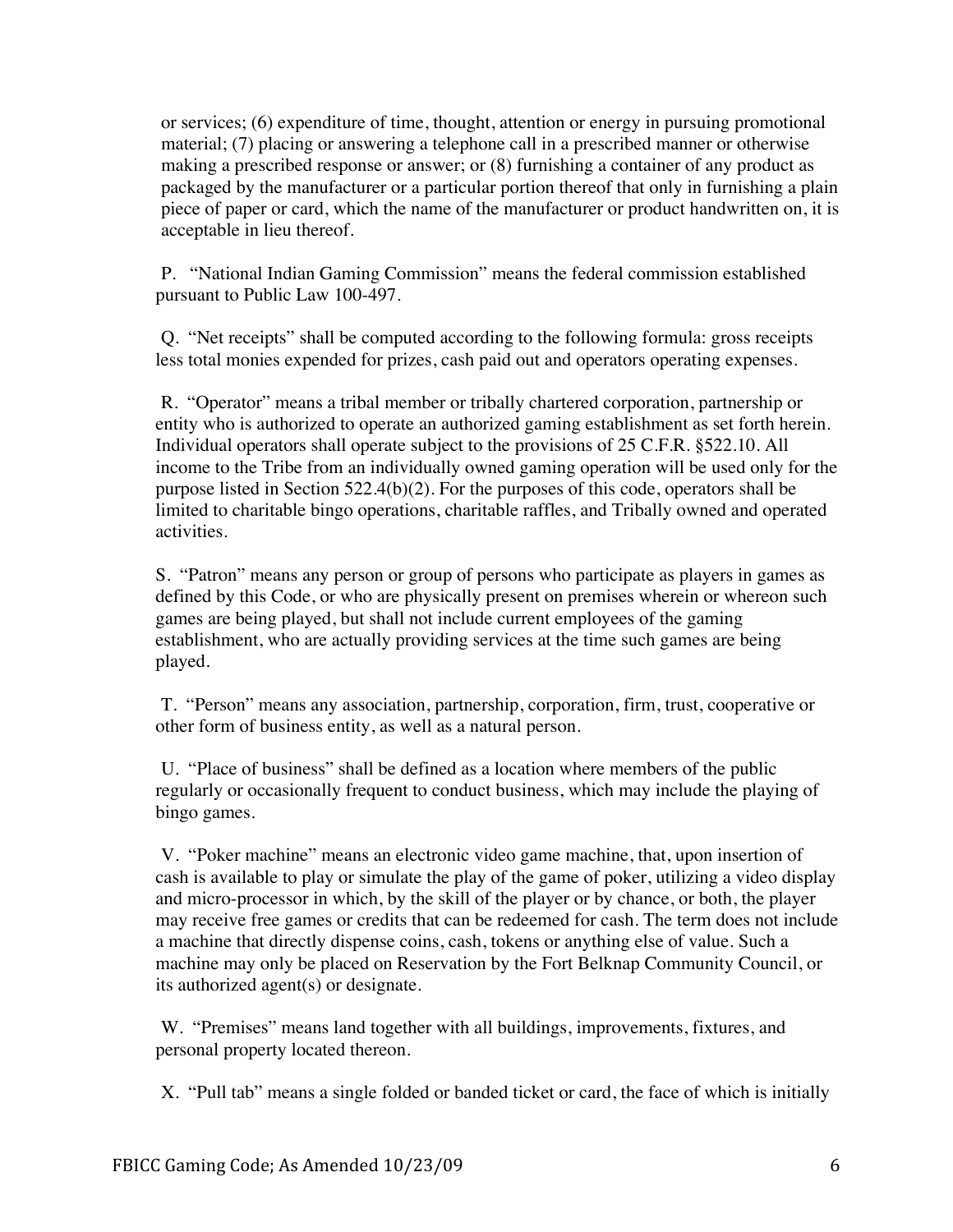covered or otherwise hidden from view to conceal a number, symbol, or set of symbols, a few of which numbers or symbols out of every set of Pull tabs have been designated in advance and at random as prize winners, when for the opportunity to obtain each such folded or banded ticket or card, view the numbers or symbols thereon and possible obtain a prize-winning pull tab, a person pays some consideration to an operator.

Y. "Punch" board means a board or similar item containing a number of holes or receptacles of uniform size in which are placed mechanical and at random serial numbered slips of paper or other substances, which may be punched or drawn from said hole or receptacle by any person desiring to do so, when, for the opportunity to obtain each such slip of paper or other substance, view the numbers or symbols thereon and possibly obtain a prize-winning slip of paper, a person pays some consideration to an operator.

Z. "Raffle" means a game in which tickets bearing an individual number are sold and in which a prize or prizes are awarded on the basis of a drawing from said tickets by the person or person conducting the game.

Z. 1 "Reservation" means the Fort Belknap Indian Reservation, Montana.

Z.2 "Services" means labor provided by one person to or for another, which such labor is provided in pursuit of the purposes of gambling or gaming on the Fort Belknap Indian Reservation, Montana.

Z.3 "Tribe", "Tribal" or "Tribal Government" refer to the Fort Belknap Indian Community Tribal Council of the Fort Belknap Indian Reservation, Montana.

Z.4 "Video gaming machines" shall be defined as all electronic machines which are programmed or set up to provide a game of chance in a place of business wherein the player, through skill or chance, has the opportunity to win cash or credits which may be converted to cash.

## **15.2 JURISDICTION & ADMINISTRATION OF GAMING OPERATIONS**

## **15.2.1 JURISDICTION:**

The Fort Belknap Indian Community Council shall have exclusive jurisdiction in Class I, Class II, and Class III Gaming activities, subject to any limitation thereof pursuant to Public Law 100-497, and as hereinafter amended.

## **15.2.2 ADMINISTRATION, MANAGEMENT ANI) OPERATION OF GAMING:**

The Fort Belknap Indian Community Council is empowered to administer this Code, including general control, management and supervision of all herein authorized activities and properties, both real and personal, and to exercise all of the powers necessary and proper to accomplish all of the purposes of this Code and as further hereinafter set forth any may do the following illustrative acts and things for, and on behalf of, and in the names of, the Fort Belknap Indian Community Council: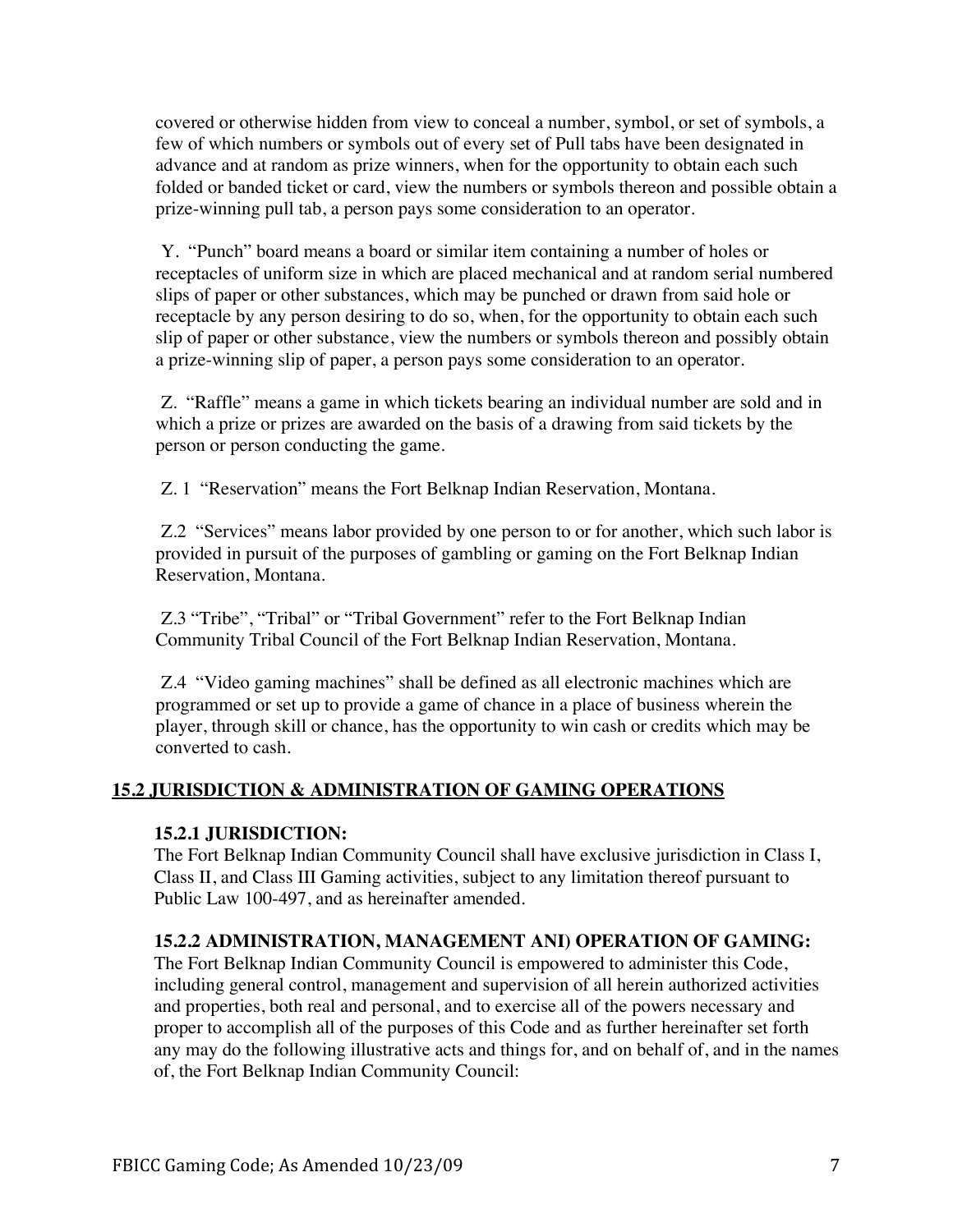A. to adopt and enforce appropriate rules and regulations for the purpose of carrying into effect the purposes and provisions of this Code and the Indian Gaming Regulatory Act and the performance of its functions, including enforcement provisions and penalties;

B. collecting, auditing, issuing and/or establishing and collecting fees, licenses, taxes and permits; and,

C. purchasing, leasing, warehousing and selling bingo, punch board and pull-tab devices and other equipment for permissible gaming hereunder.

## **15.2.3 SELF REGULATION:**

During any year in which the Fort Belknap Indian Community Council has a certificate for self-regulation from the National Indian Gaming Commission, as provided in 25 U.S.C. 2701(c) of the Indian Gaming Regulation Act of 1988.

A. the Tribes shall not be subject to the provisions of paragraphs  $(1)$ ,  $(2)$ ,  $(3)$  and  $(4)$ , Section 7(b) of the Act; and

B. the Tribes shall continue to submit an annual independent audit as required by subsection (b)(2)(C) of 25 U.S.C. 2701 and shall submit to the National Commission a complete resume on all employees hired and licensed by the Tribes subsequent to the issuance of a certificate of self-regulation.

## **15.2.4 LICENSING LIMITATIONS.**

The Gaming Commission, through the Gaming Agent, shall issue all gaming and gambling licenses pursuant to this Code. Tribal licenses are required for each place, facility, or V location on Reservation lands where gaming occurs. No licenses may be issued for games or gaming, unless the Commission has established and adopted rules for the respective games, which in turn can be distributed to each entity to be licensed. All such rules must be uniformly enforced for each operator thereof. In addition to any other requirements, herein set forth, to be eligible for a license, it must be shown that:

A. An applicant is an enrolled member of the Fort Belknap Indian Community, is a subentity of the Council, or is wholly owned by the Council;

B. An applicant has not been convicted of pandering or other crime or misdemeanor opposed to decency or morality, under the laws of the Federal government, Tribal law, or any State of the United States. For the purposes of this section, conviction means an adjudication of guilt on (1) a defined felony offense which has not been removed from the record of the individual, or (2) a defined misdemeanor offense which has not been removed from the record of the individual, within the preceding year;

C. The applicant is not a person who has been convicted of being the keeper or is keeping a house of prostitution;

D. The applicant is not a person whose license issued under this Code has been revoked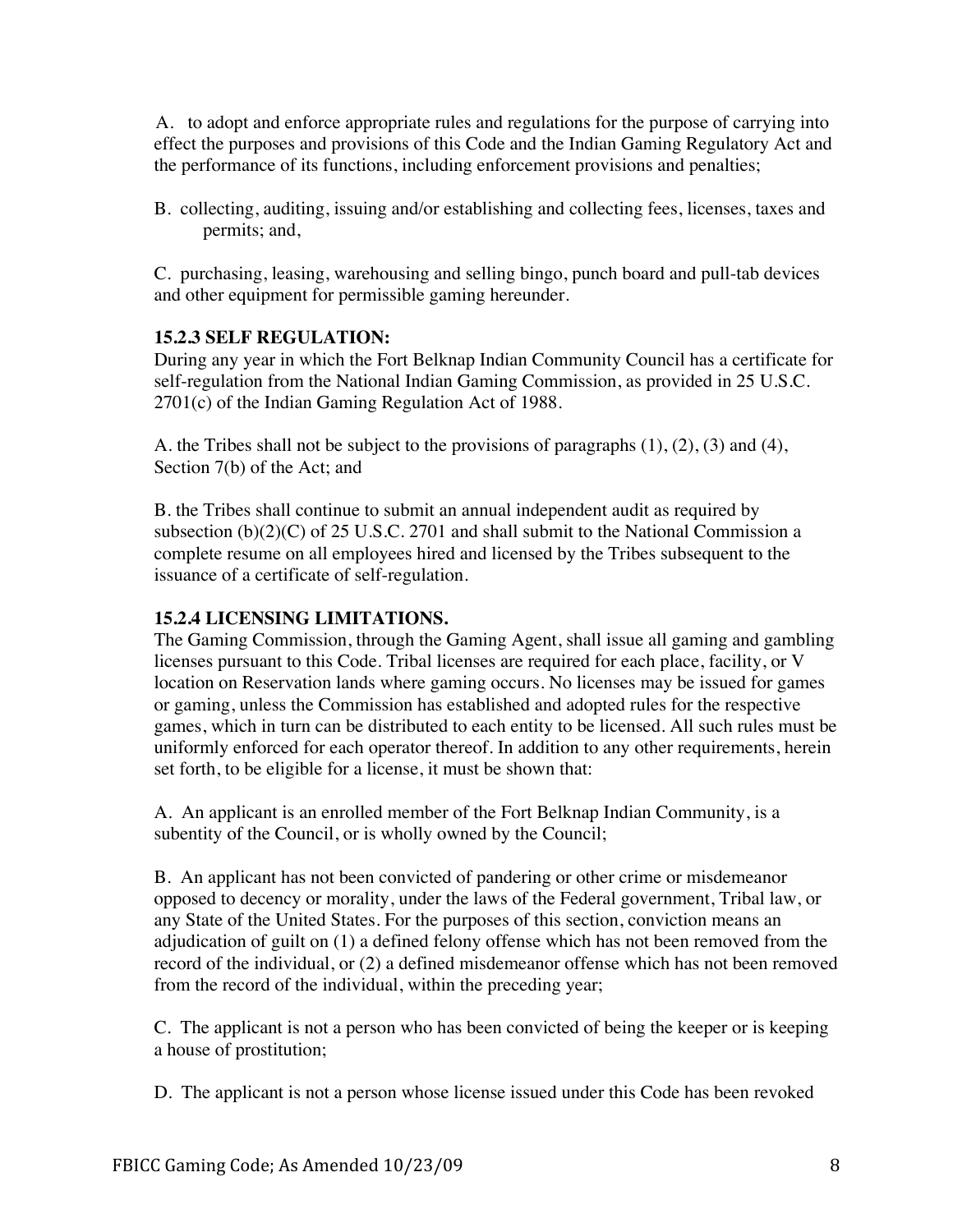for cause;

E. The applicant is the owner and operator of the gaming business, except in the case of Tribal enterprises, which shall be automatically licensed, upon payment of fees; and/or

F. The applicant is eighteen (18) years of age or older, is in good standing on existing gaming licenses, 11 applicable, and otherwise meets requirements for licensing as set forth in the Gambling Ordinance;

G. Additional regulations may also be adopted for the purpose of the protection of the public health, welfare, and safety of the Fort Belknap Indian Community and to insure compliance with the intent of this Code.

H. Otherwise meets requirements for licensing under the IGRA, including but not limited to, completion of background checks on all key employees and/or primary management personnel as is otherwise required hereunder.

**15.2.5 DEFINITIONS**. The following definitions shall apply to the sections set forth in section 15.2 of this Code:

A. "**Applicant**" means any person who is authorized under the Fort Belknap Gambling and Gaming Code to apply for a license under Title- 13 of said code.

B. "**Dealer**" means a person who deals playing cards in a card game and may accept wagers and dispense winnings in a card game.

C. "**Licensed**" means that a person has been granted a license pursuant to this Title.

## **15.2.6 APPLICATION FOR LICENSE**

A. Every person working as a dealer and/or operator must have either a valid dealer license or operator license issued by the Gaming Agent pursuant to this Title.

B. An application for a gambling license must be submitted to the Gaming Agent on forms issued by the Gaming Agent and described herein. The application is not complete unless it is signed and dated by the applicant and contains all information, statements, documentation and fees required by the Gaming Agent.

C. The application must contain a document authorizing the disclosure of information which must be signed and dated by the applicant whose signature must be attested to before a notary public for the State of Montana. It must also contain the disclosure statements and other information required under § 15.4 of this Code.

D. Any license fee must accompany each application.

## **15.2.7 PROCESSING AND INVESTIGATION**

A. An applicant for a license must make full disclosure of all information required by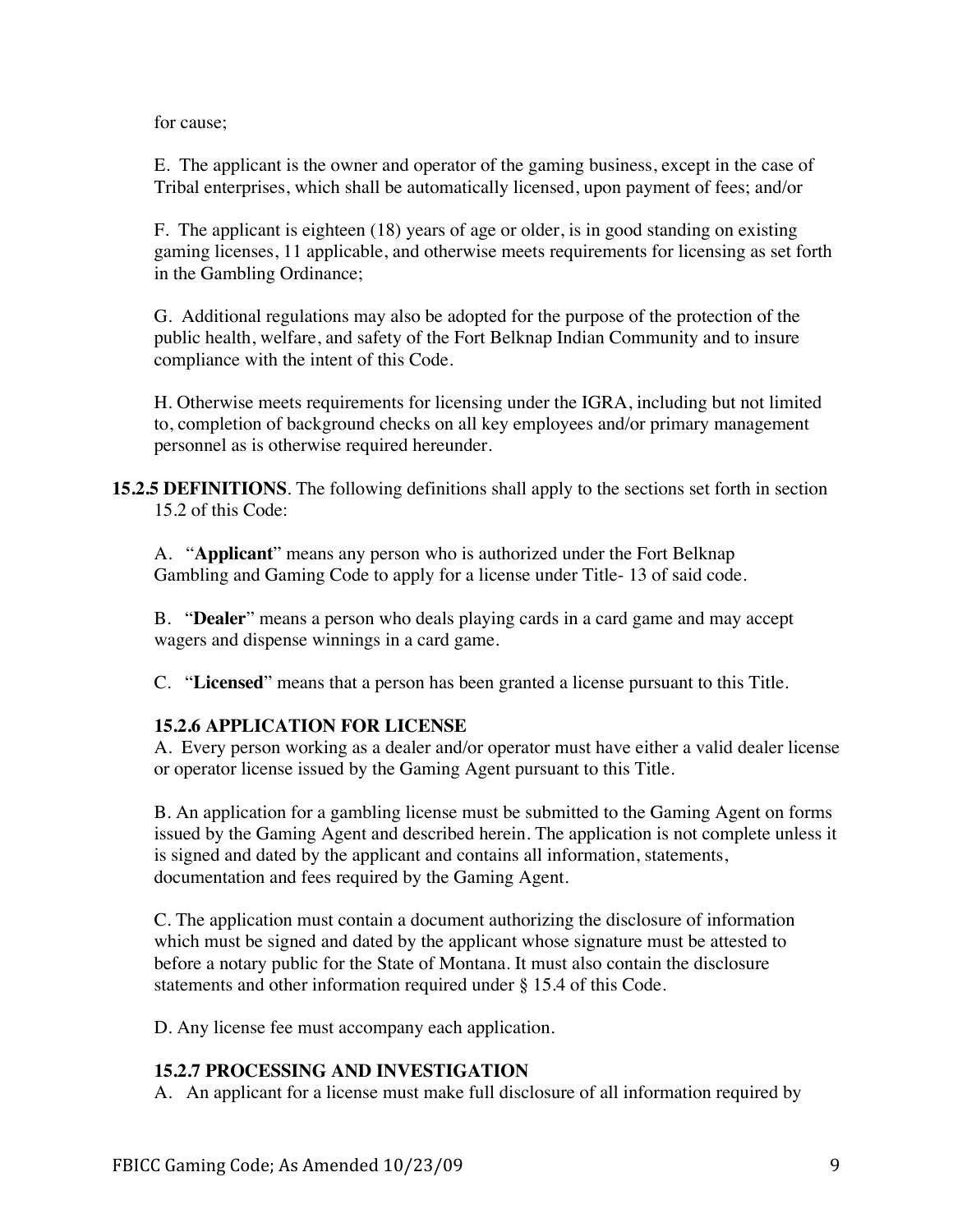the Gaming Agent.

B. The Gaming Agent may, at his discretion, require additional information, documentation and disclosure from an applicant for a gambling license.

C. Upon receipt of an application for a gambling license, the Gaming Agent shall make a thorough investigation as to the qualifications of the applicant for licensure. If, upon conclusion of such investigation, the applicant appears qualified under the law, a license must be issued if all requirements of the law and these rules have been fulfilled.

D. The Gaming Agent may consider the same matters, conditions, and qualifications for renewal of a gambling license as for the original application.

E. Upon the applicants fulfillment of the application procedural requirements and payment of the license fee, the Gaming Agent shall issue the license as soon as practicable.

#### **15.2.8 GROUNDS FOR DENIAL**

A. The Gaming Agent may deny initial issuance or renewal of a gambling license, permit or authorization or, if issued, suspend or revoke such authorization when it can be demonstrated that an applicant or holder of such license has:

1. concealed, failed to disclose, or otherwise attempted to mislead the Gaming Agent with respect to any material fact contained in the application or investigation for gambling license or license renewal application; or

2. been convicted of committing, conspiring, or attempting to commit any felony, gambling-related offense or other crime which is contrary to the declared policy of the Fort Belknap Community Council with regard to gambling; or

3. been placed and remains in actual or constructive custody of any federal, tribal, state or local law enforcement authority or court for any felony or gambling-related offense which is contrary to the declared policy of the Fort Belknap Community Council with regard to gambling; or

4. purposely or knowingly possessed or permitted to remain in or upon any premise licensed for gambling activity, any device designed for the purpose of cheating or manipulating the outcome of any gambling activity or gambling enterprise; or

5. been convicted of committing, conspiring, or attempting to commit theft or embezzlement against a gambling licensee or gambling enterprise; or

6. been convicted in any jurisdiction of any offense involving or relating to gambling; or

7. been prohibited by a governmental authority from being present upon the premises of any gambling establishment or gambling enterprise or any establishment

-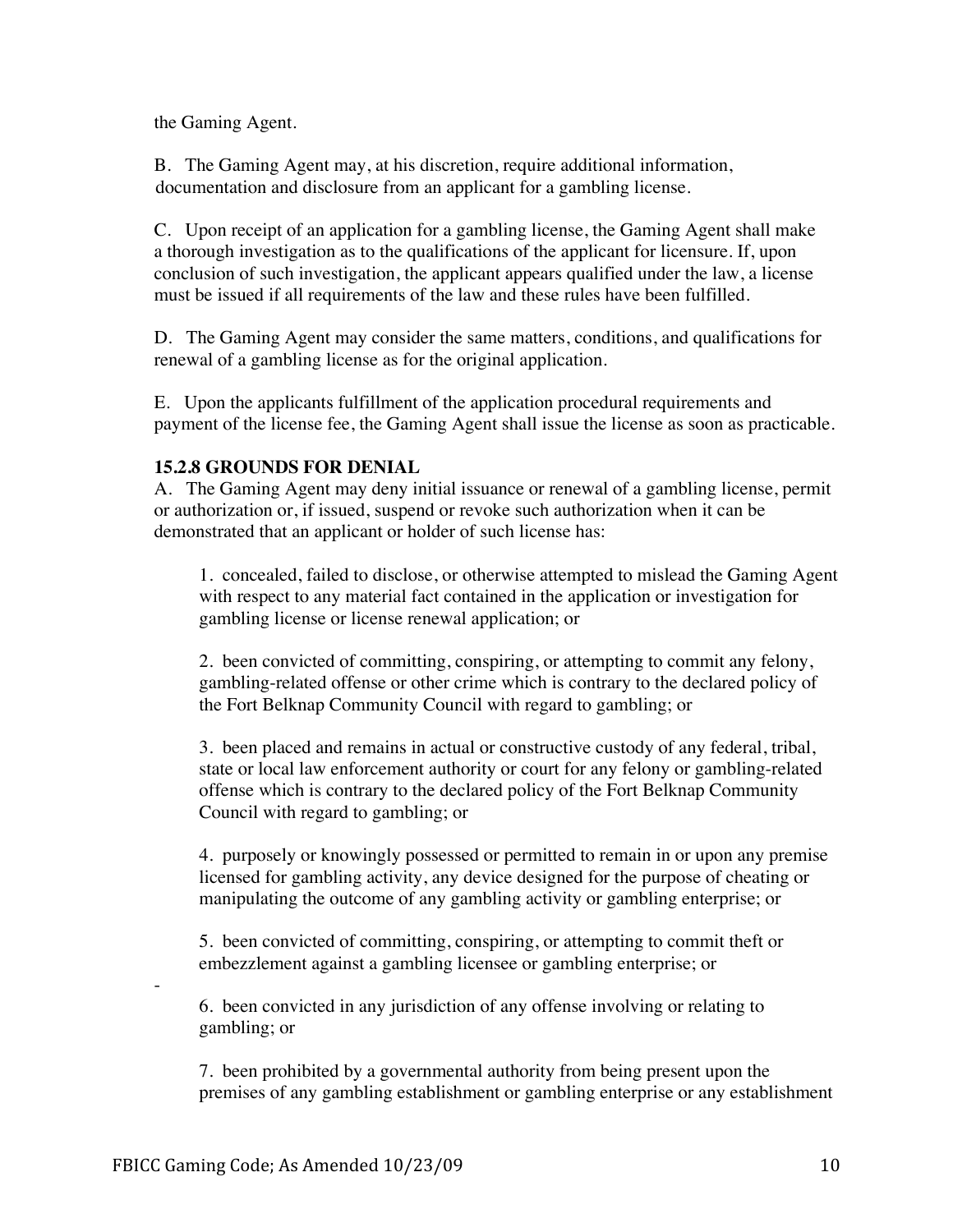where parimutual wagering is conducted for any reason relating to improper gambling activities or any illegal act; or

8. failed to cooperate with any legislative investigative committee or other officially constituted body acting on behalf of the United States or any tribe, state, county, or municipality which seeks to investigate crimes relating to gambling, corruption of public officials, or any organized criminal activities; or

9. had any action taken against a gambling license by any agency of any other jurisdiction, which resulted in a final order declaring a violation or a conviction of any crime which is contrary to the declared gambling policy of the Fort Belknap Community Council; or

10. had a gambling license denied for other-than-technical defects in the application; or

11. failed to receive approval in the background check process and has not updated application to address problems or identify qualified or licensed staff.

## **15.2.9 RECOURSE IN CASES OF DENIAL OR NON-RENEWAL OF GAMBLING LICENSE**

A. Upon completion by the Gaming Agent of its investigation of an applicant's qualifications for licensure, the Gaming Agent shall notify the applicant in writing of its intended action. If the applicant then desires a hearing, he must submit a written request to the Gaming Agent within 20 days. An applicant's request for hearing must state whether he waives confidentiality.

B. Upon receipt by the Gaming Agent of a written request for hearing, all proceedings involving the denial or non-renewal of a gambling license shall be conducted in accordance with this Code.

## **15.2.10 RENEWAL OF GAMBLING LICENSE**

A. Each individual licensed to operate a GAME or VIDEO GAMING MACHINE shall be required to annually relicense the game or machine(s) being operated, and to pay the annual licensing fee per game or machine. Licenses shall run through June 30 of each year, and individuals shall have thirty (30) days after June 30 of each year to obtain their new license. Licenses purchased during the year shall not be prorated, but rather, the entire fee shall be required for each machine. During the first year of implementation of these amendments to the Gambling Ordinance, individuals applying for licenses prior to June 30, shall be authorized, upon payment of the fee required, to operate the remaining balance of the current year, as well as the entire year after June 30. (Implemented, May, 1990)

B. Renewal of an existing gambling license must be accomplished by submitting-a renewal application on forms prescribed by the Gaming Agent. A renewal application is not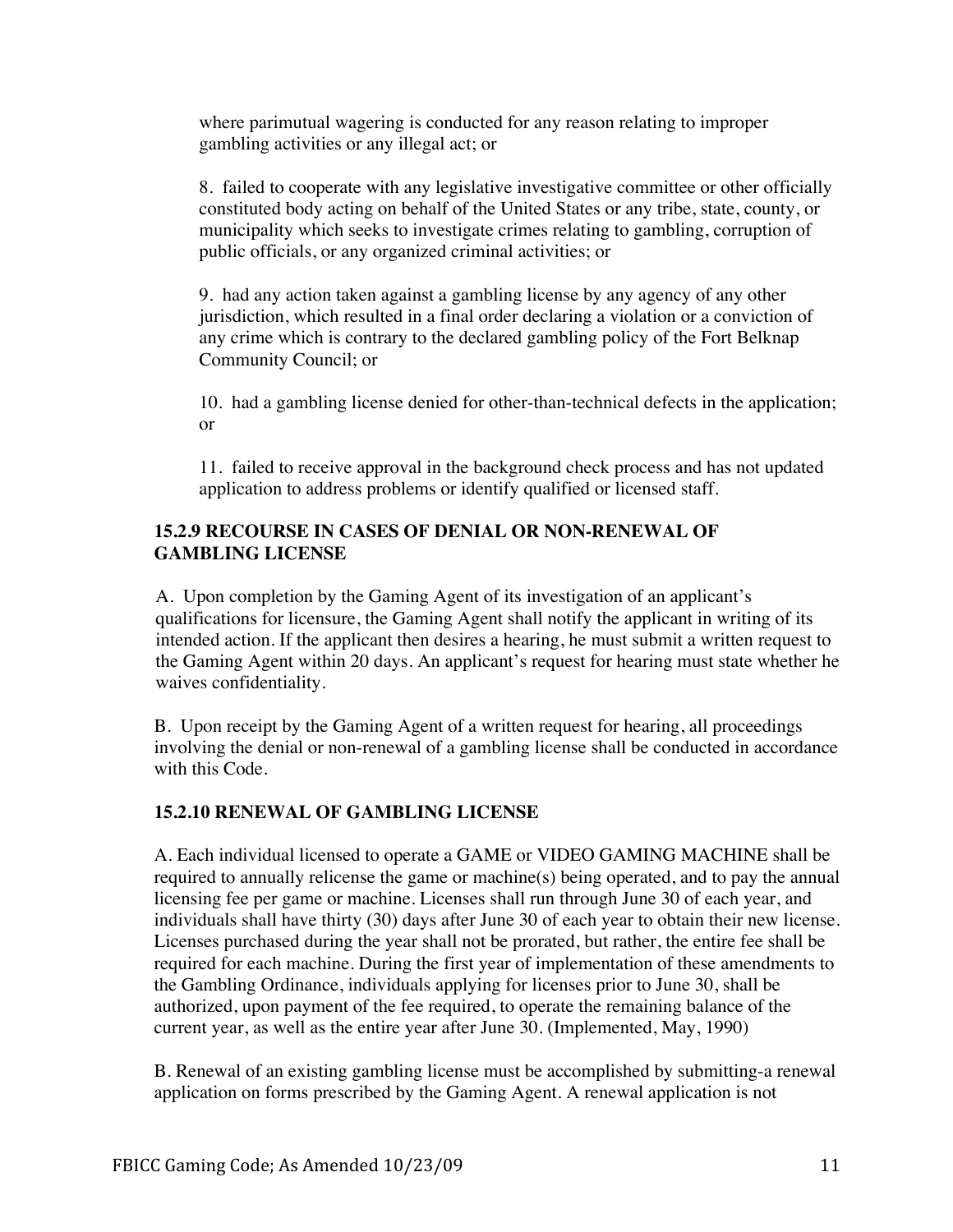complete unless it is signed and dated by the applicant and contains all information, statements, and documentation required by the Gaming Agent.

C. The renewal license fee must accompany each renewal application.

## **15.2.11 INSPECTION**

A. Any tribally-licensed premise where gambling-related activity is conducted or any premise connected to the operation of a licensed gambling-related activity shall at all times during normal business hours be open to inspection by the Gaming Agent or tribal law enforcement officials in order to determine compliance with the laws of the Fort Belknap Community Council.

B. At any lime during which a licensed gambling activity is being operated upon a premise, the Gaming Agent may enter upon the premise without advance notice and;

- 1. inspect the records related to the operation of any licensed gambling activity;
- 2. inspect all pieces of equipment and parts thereof; and

3. make a count of all monies involved in the operation of the licensed activity located on the premises.

## **15.2.12 OPERATOR LICENSE**

A. All applicants for operator licenses must submit information on an application form to be provided by the Gaming Agent.

1. The information listed in part B. hereof shall be required of applicants, agents or parties in interest who fall within the following categories:

- a. sole proprietors,
- b. limited or general partners,
- c. shareholders of closely-held and subchapter S corporations,

d. shareholders who own more than 5% of stock in publicly traded corporations,

- e. each Board member or managing body member of a non-profit corporation,
- f. gaming manager or gaming firm.
- B. Information required on applications shall include but not be limited to:
	- 1. name $(s)$ ,
	- 2. addresses,
	- 3. telephone numbers,
	- 4. social security numbers,
	- 5. history of gambling licensure with any federal, tribal, state or local agency, civil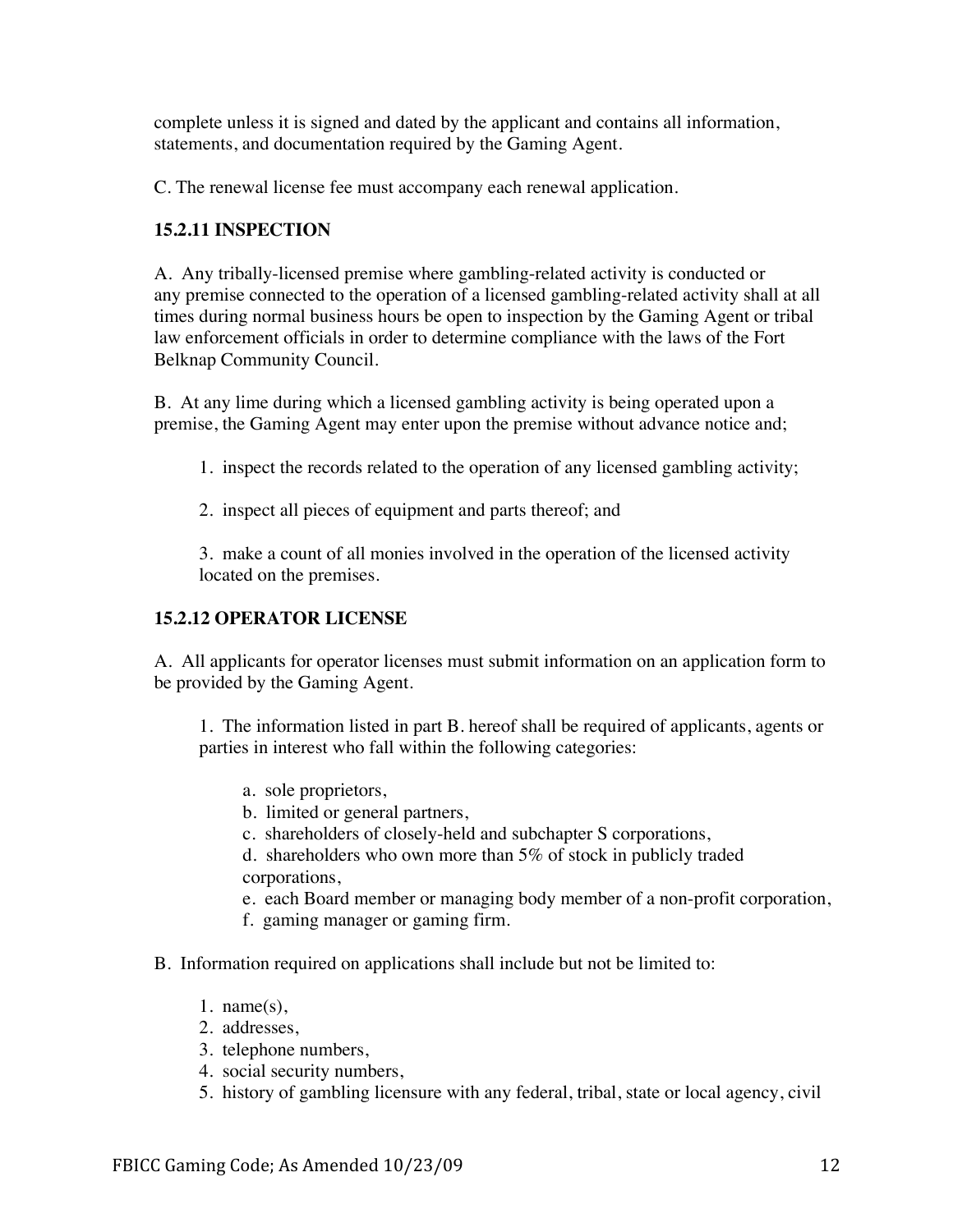and criminal record,

6. record of residence and employment for the past ten years;

7. the full name and address of every person employed by the applicant in a gambling related activity,

8. the full name and address of every person who has a right to share in the profit of the gambling activity,

9. the full name and address of every person with options to purchase a share of the business, and

10. the amounts and sources of all business financing.

C. The Gaming Agent may require access to all of applicants financial records which pertain to the financing of the proposed operation, to evaluate statements and support documentation supplied with the background application form.

D. A new application must be made with each new change in ownership with the exception of a change in the managing body of a non-profit corporation which must be reported to the Gaming Agent within thirty days of the change.

F. Operator licenses must be renewed annually.

## **15.2.13 CARD DEALER LICENSE.**

A. Applicants for a dealers license must appear in person and:

- 1. present photographic proof of their identity,
- 2. demonstrate a working knowledge of the game for which they are being licensed,

3. certify that they will abide by the approved rules for operating the game for which they will be dealing.

4. pay the license fee set forth in this code.

B. Before a license is issued, a background check must be completed for such individual as is otherwise set forth in § 15.4 of this Code. The Gaming Agent, after due review and investigation, if the individual appears qualified, will issue a card dealer license that must contain the following information:

1. the assigned license number and expiration date;

2. a photograph of the person to whom the license is being issued;

3. the first name, middle initial and last name of the person to whom the license is being issued; and

4. the home address, height, weight, eye color, hair color, date of birth, sex, and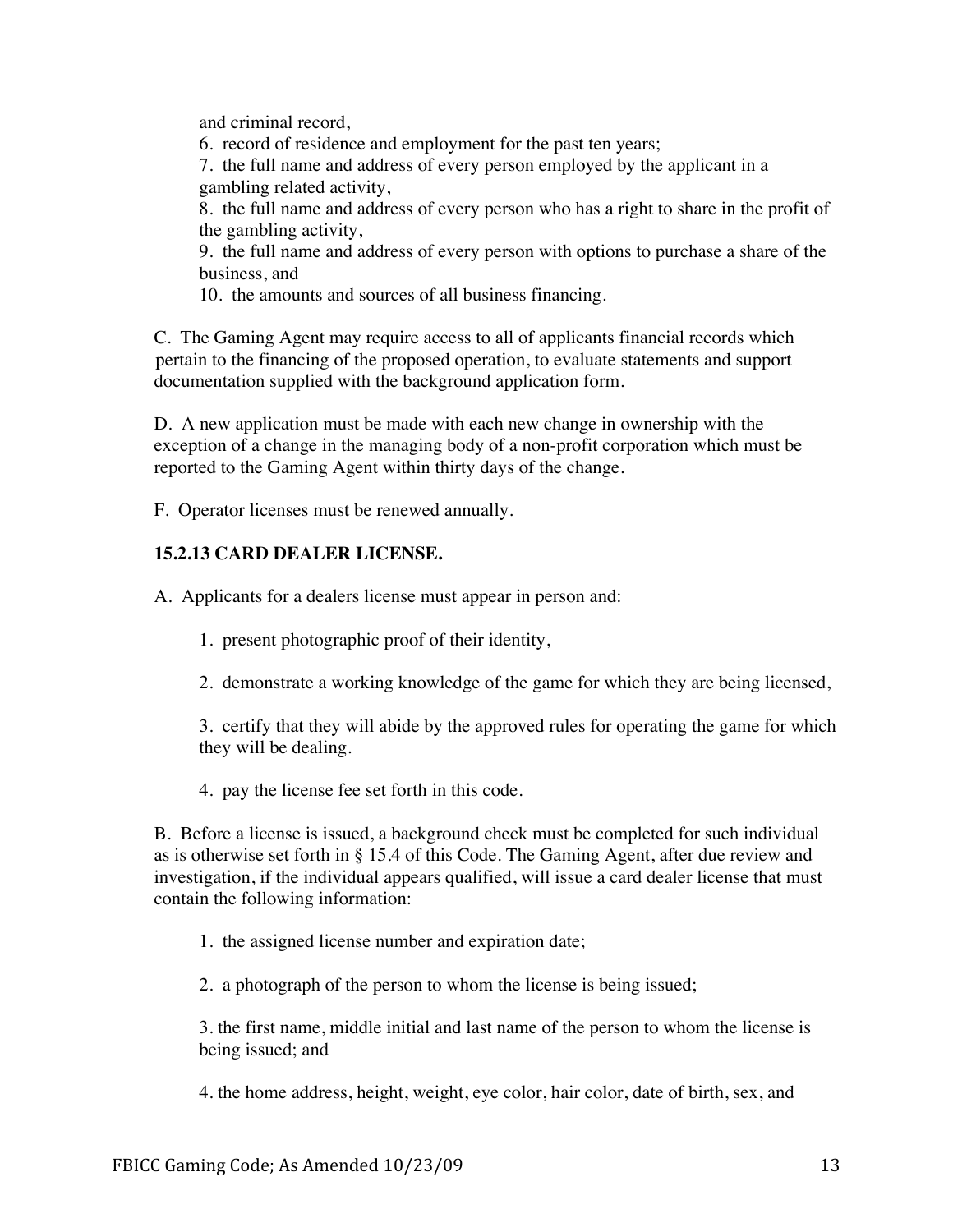social security number of the person to whom the license is issued.

C. The Gaming agent shall issue the card dealer license as soon as practicable. D. Every card dealer license expires annually on the licensees birthday, and in no case less than 12 months from the date of issuance.

E. All applicants for renewal of a card dealer license shall have a period of thirty (30) days following their birthdays within which to renew their card dealer license. All applications not postmarked by the expiration date on the license will result in the expiration of the dealer license and will require the holder of the license to reapply for an original license.

F. Replacement of a card dealer license may be made by following the procedures for a new card dealer license and the payment of a \$10.00 fee.

**15.2.14 FORT BELKNAP BINGO**. The Fort Belknap Bingo Enterprises, Inc. (hereinafter FBBEI) and/or its successor, as a corporation/entity wholly owned by the Fort Belknap Community Council, shall be licensed perpetually at the Agency, provided it otherwise complies with all requirements of this code. No other bingos shall be allowed to operate at the Fort Belknap Agency on the days the FBBEI is operating a game.

**15.2.15 POSTING LICENSE**. Each individual or entity obtaining a license shall post their license and a sign in a conspicuous place at their place of business, with said sign informing the public of the general accounting rules, payout rules and regulations pertinent to the game(s) and/or machines being operated. Said sign shall further inform the public that violations should be reported to the gaming agent. Finally, the sign shall inform the public that the operation is a private business, (if applicable) not related to the Fort Belknap Community Council, and that by the licensing of the establishment the Fort Belknap Community Council does not guarantee payouts or incur liability in any way.

**15.2.16 POSTING OF RULES**. Each individual operating a card game shall be required to post the rules thereof in a conspicuous place, as obtained from the gaming agent, and shall certify in their application to operate said game, that they will comply with the rules in operating the card game license.

**15.2.17 REPORTING REQUIREMENTS**. Each individual licensed to operate a game or machine shall report, on a quarterly basis, and pay required taxes thereon to the Gaming Agent. Said report shall be on a form provided at the time of licensing or relicensing, and shall be due within thirty (30) days after the expiration of the quarter being reported. Quarters shall be construed as January through March, April through June, July through September, and October through December.

# **15.2.18 CLASS III GAMING:**

A. In adopting this Code, the Council does acknowledge and agree that there has been substantial litigation and controversy concerning the operation of certain games and gaming activities. The National Indian Gaming Commission has taken the position that the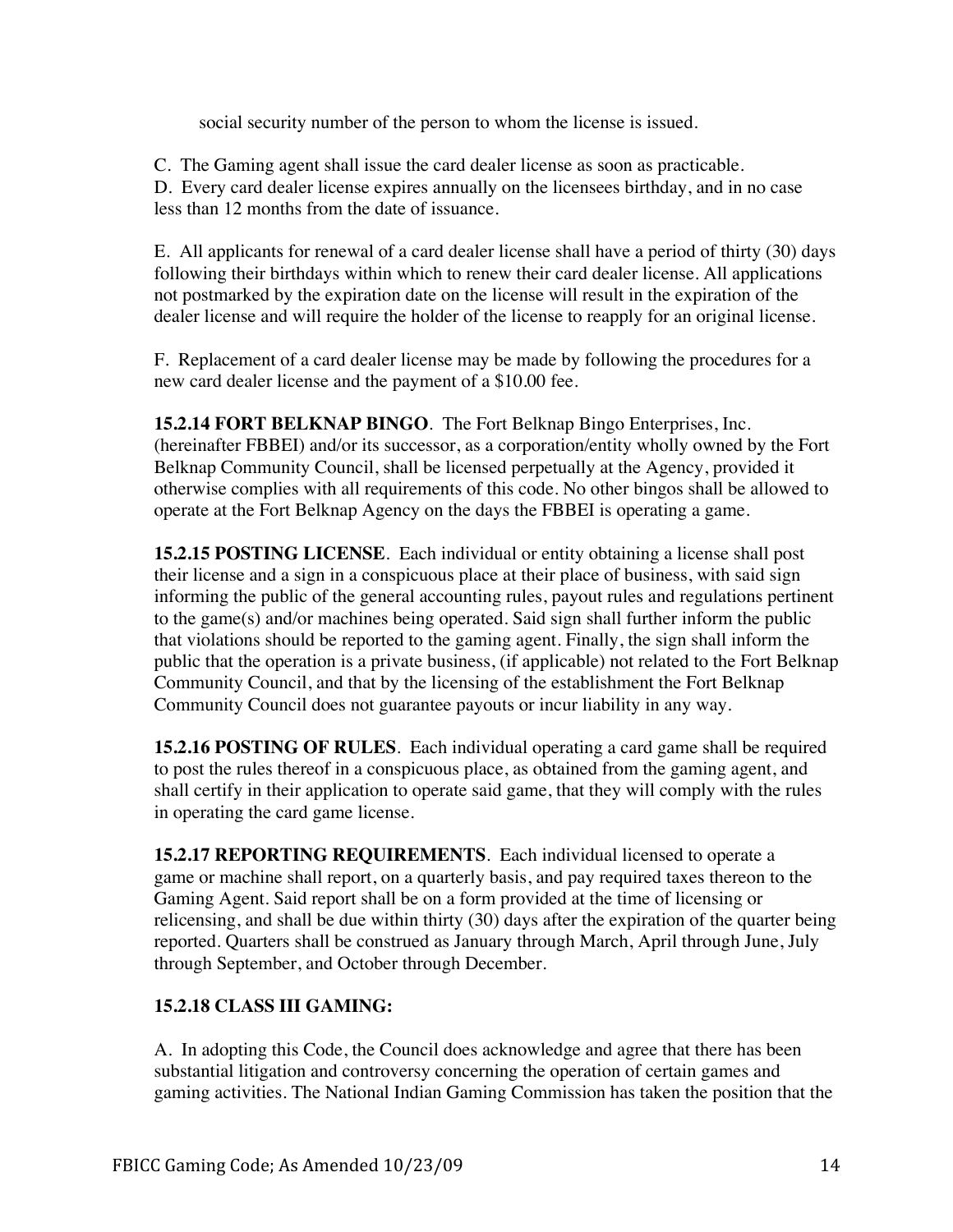operation of games classified as Class III violates federal law in the absence of an approved gaming compact with the state within which such activities take place, unless grandfathered in or otherwise allowable. Nothing in this Code is intended to violate federal law. The regulation of Class III games set forth herein is construed to mean how such regulation shall take place, assuming it is otherwise legally operated.

B. The Fort Belknap Indian Community Council, in its sole discretion, may, either by Code or resolution, revoke any authorization for Class III gaming.

# **15.3 FORT BELKNAP GAMING COMMISSION**

## **15.3.1 ESTABLISHMENT AND POWERS OF COMMISSION:**

There is hereby established a Fort Belknap Gaming Commission. The Fort Belknap Tribal Council shall designate one (1) member as the Fort Belknap Gaming Commission (hereinafter Commission) which is empowered to administer this Code and to exercise all the powers necessary and proper as set forth in this Code. It shall be the responsibility of this Commission to promulgate regulations necessary to administer this Code and the performance of its functions, including enforcement provisions and penalties. The Commission, in order to accomplish the following illustrative acts and things for, and on behalf of, and in the name of, the Fort Belknap Indian Community may, where it deems appropriate:

A. adopt and enforce appropriate rules and regulations as heretofore stated;

B. execute contract and inter-local agreements, papers and documents in the name of the Commission; and shall honor related contracts heretofore entered into by the Fort Belknap Tribal Council;

C. Perform all actions directly or indirectly necessary to conduct its business and carry out its duties and functions;

D. To establish and operate, or authorize and designate a tribal government agency and/or a tribally-chartered corporation wholly owned by the tribe to establish and operate, all Class I, Class II, and Class III gaming activities on lands subject to the jurisdiction of the Fort Belknap Indian Tribes; provided, however, the Tribes, or a tribally-chartered corporation wholly owned by the Tribes, shall have sole proprietary interest and responsibility for the conduct of any gaming activity; oversee any gambling or gaming enterprise which may be licensed hereunder, to ensure compliance with requirements of this Code;

E. Paying all customs, duties, excises, charges, and obligations whatsoever related to the business of the Commission.

F. Performing all other duties related to the conduct and operation of the powers and duties authorized by this Code.

G. Establishing a system which adequately checks the background of the primary management officials and key employees of the gaining enterprise, and that oversight of said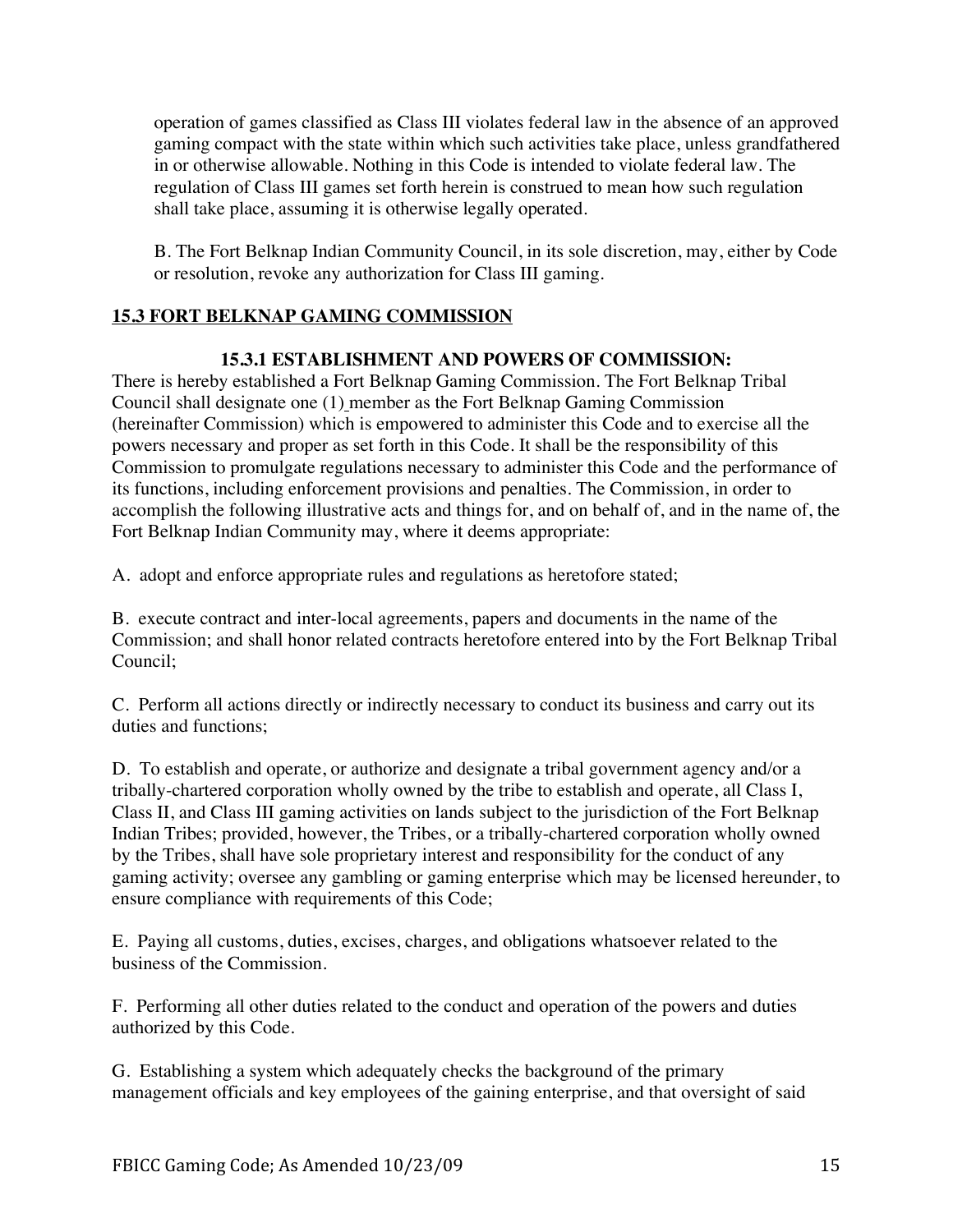individuals and their management is conducted on an ongoing basis; and provides for verification of background check results by the Chairman of the National Indian Gaming Commission before any licenses are issued, for Class II & HI Gaming. This system shall include:

1) tribal licenses for primary management officials and key employees of the gaming enterprise with prompt notification to the National Indian Gaming Commission before any licenses are issued, for Class II & III Gaining. This system shall include:

2) a standard whereby any person whose prior activities, criminal record, if any, or reputation, habits and associations pose a threat to the public interest or to the effective regulation of gaming, or create or enhance the dangers of unsuitable, unfair, or illegal practices and methods and activities in the conduct of gaming shall not be eligible for employment, and

3) notification by the Tribes to the National Indian Gaming Commission of the results of such background check before the issuance of any such licenses.

H. Oversee the functions of the Gaming Agent, receiving and reviewing reports from such Agent.

## **15.3.2 MEMBERSHIP OF COMMISSION:**

The Council shall appoint a Chairman of the Commission. For the appointment, the Council shall appoint the Chairman for a term of three (3) years.

## **15.3.3 CONFLICT OF INTEREST:**

No employee of any Tribal Class I, II or III gaming operation as defined in the IGRA or any non-Tribal gaming operation may be a Commissioner or employee of the Commission. In case of a vacancy it shall be filled by the appointment of the Council for the unexpired term. In order to avoid an appearance of impropriety or conflict of interest, the Commissioners and enforcement agents are prohibited from participating in any Class II or Class III gaming on the Reservation, or consume alcohol in the tribal gaming facility.

## **15.3.4 QUALIFICATIONS:**

No person may be a Commissioner unless they are a duly enrolled member of the Fort Belknap Tribes and twenty-one (21) years of age. The Council may require, in order that a person be considered for appointment, that such person submit to a background investigation.

## **15.3.5 REMOVAL:**

Any Commissioner may be removed for any of the following:

- A) the arrest and/or conviction of any crime;
- B) inefficiency;
- C) malfeasance and/or misfeasance in office; or
- D) improper conduct while on official business or in the tribal gaming facility.

The process of removal is commenced when specific written charges are filed by the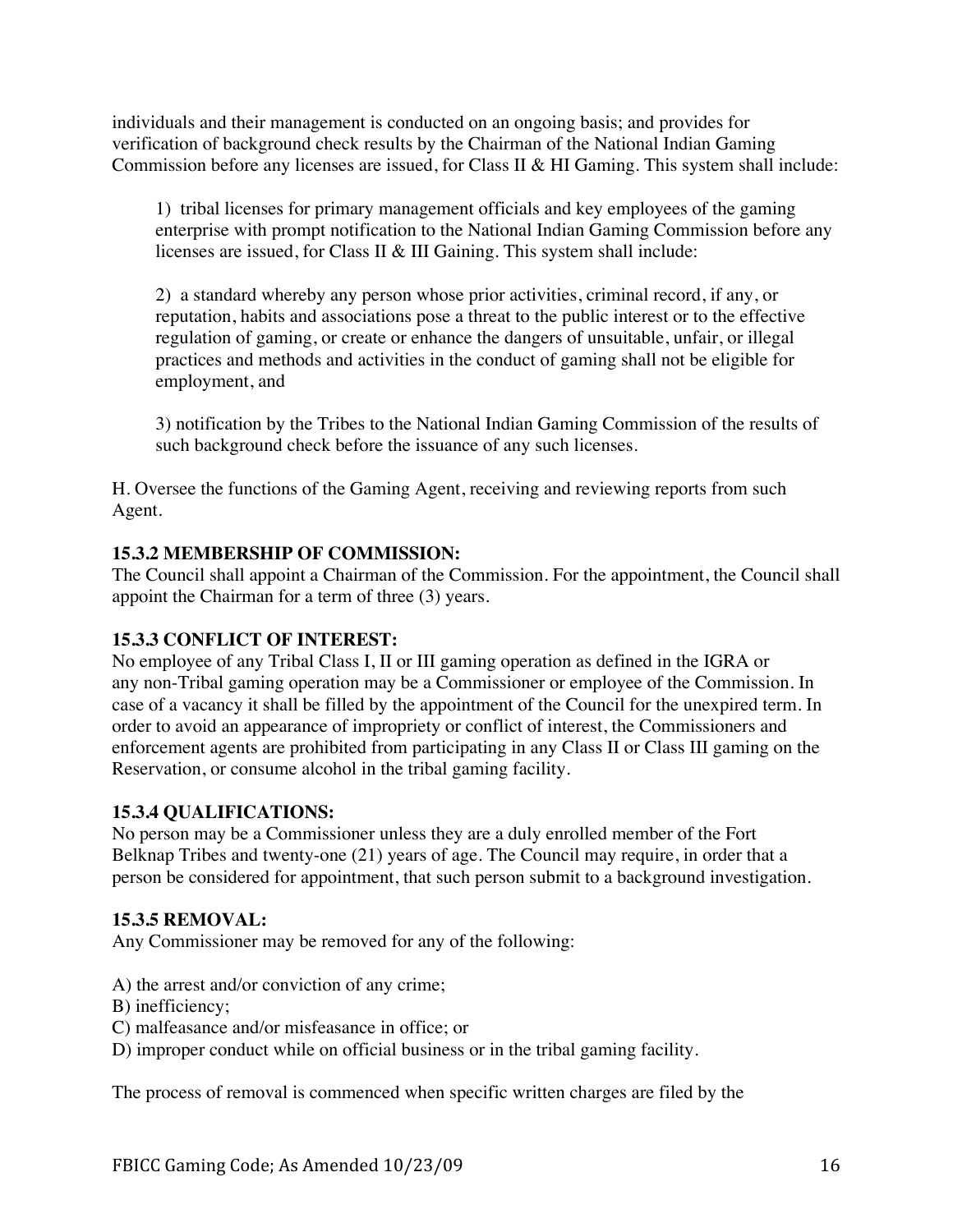Administrative Manager of the Tribes with the Secretary of the Council. The council shall hear the matter at a public or closed hearing and adjudicate the charges at a time set in their discretion; as well as prescribe the procedure for the hearing. The decision of the Council shall be final and non-appealable. Removal of any Commissioner by the Council shall disqualify such Commissioner for reappointment.

## **15.4 LICENSES FOR KEY EMPLOYEES AND PRIMARY MANAGEMENT OFFICIALS**

The Commission shall ensure that the policies and procedures set out in this section are implemented with respect to key employees and primary management officials employed at any Class II and/or Class III gaming enterprise operated on lands over which this Commission has jurisdiction:

A) Definitions

For the purposes of this section, the following definitions apply

#### 1) Key employee means:

- a) A person who performs one or more of the following functions:
	- i) Bingo caller,
	- ii) Counting room supervisor;
	- iii) Chief of security;
	- iv) Custodian of gaming supplies or cash;
	- v) Floor manager;
	- vi) Pit boss;
	- vii) Dealer;
	- viii) Croupier;
	- ix) Approver of credit; or
	- x) Custodian of gambling devices including persons with access to cash and accounting records within such devices;

b) If not otherwise included, any other person whose total cash compensation is in excess of \$50,000 per year; or

c) If not otherwise included, the four most highly compensated persons in the gaming operation.

#### 2) Primarv management official means

- a) The person having management responsibility for a management contract;
- b) Any person who has authority to:
	- i) hire and fire employees; or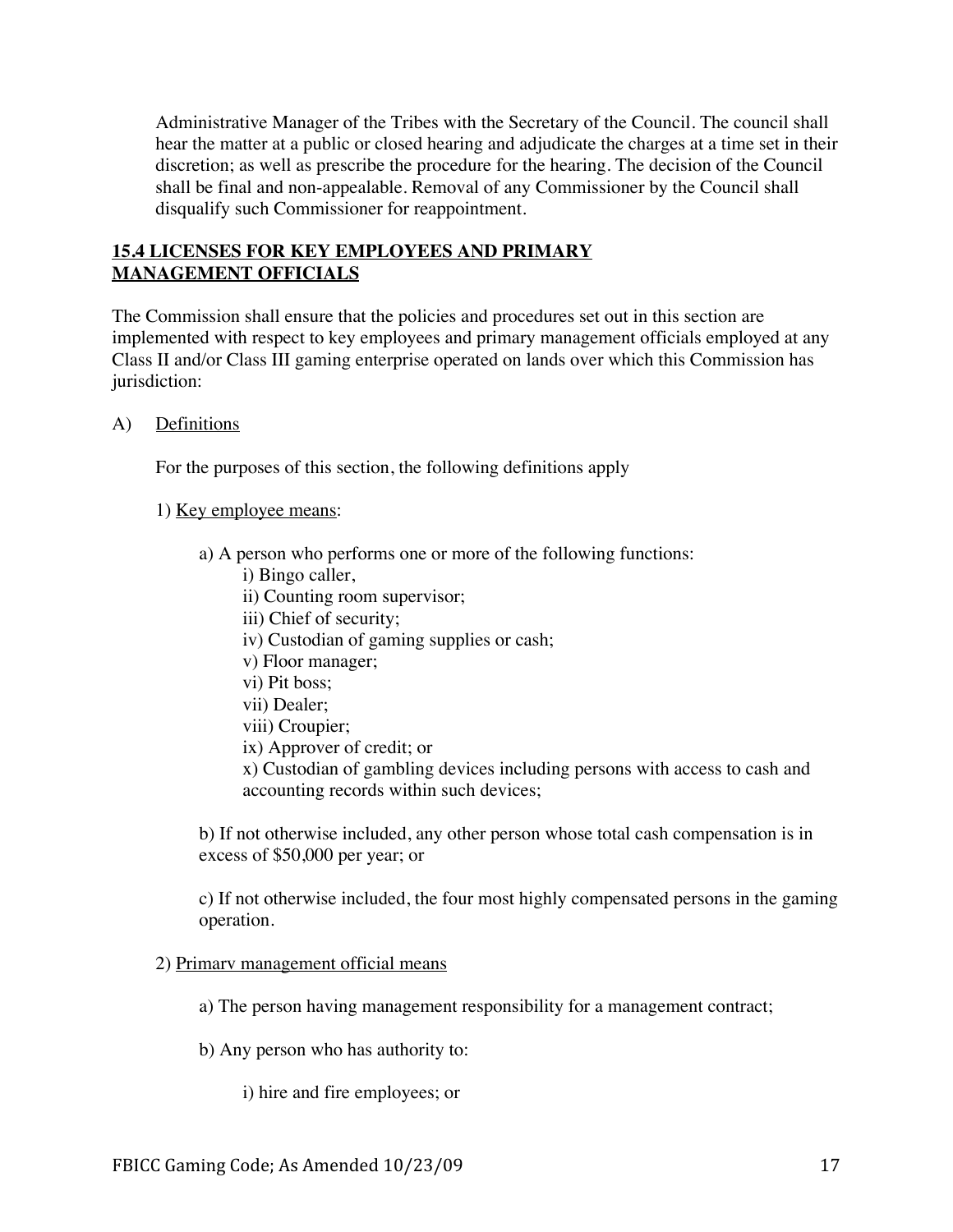ii) set up working policy for the gaming operation; or c) The chief financial officer or other person who has financial management responsibility.

#### B) Application Forms

1) The following notice shall be placed on the application form for a key employee or a primary management official before that form is filled out by an applicant: In compliance with the Privacy Act of 1974, the following information is provided: Solicitation of the information on this form is authorized by 25 U.S.C. 2701 et seq The purpose of the requested information is to determine the eligibility of individuals to be employed in a gaming operation. The information will be used by National Indian Gaming Commission members and staff who have need for the information in the performance of their official duties. The information may be disclosed to appropriate Federal, Tribal, State, local or foreign law enforcement and regulatory agencies when relevant to civil, criminal or regulatory investigations or prosecutions or when pursuant to a requirement by a tribe or the National Indian Gaining Commission in connection with the hiring or firing of an employee, the issuance or revocation of a gaming license, or investigations of activities while associated with a tribe or a gaming operation. Failure to consent to the disclosures indicated in this notice will result in a Tribes being unable to hire you in a primary management official or key employee position.

The disclosure of your Social Security Number (SSN) is required, and failure to supply a SSN may result in errors in processing your application.

2) Existing key employees and primary management officials shall be notified in writing, that they shall either

a) Complete a new application form that contains a Privacy Act notice; or b) Sign a statement that contains the Privacy Act notice and consent to the routine uses described in that notice.

3) The following notice shall be placed on the application form for a key employee or a primary official before that form is filled out by an applicant: A false statement on any part of your application may be grounds for not hiring you, or for firing you after you begin work. Also, you may be punished by fine or imprisonment. (U.S. Code, Title 18, Section 1001.)

4) The Commission shall notify, in writing, existing key employees and primary management officials that they shall either:

a) Complete a new application form that contains a notice regarding false statements; or

b) Sign a statement that contains the notice regarding false statements.

C) Background Investigations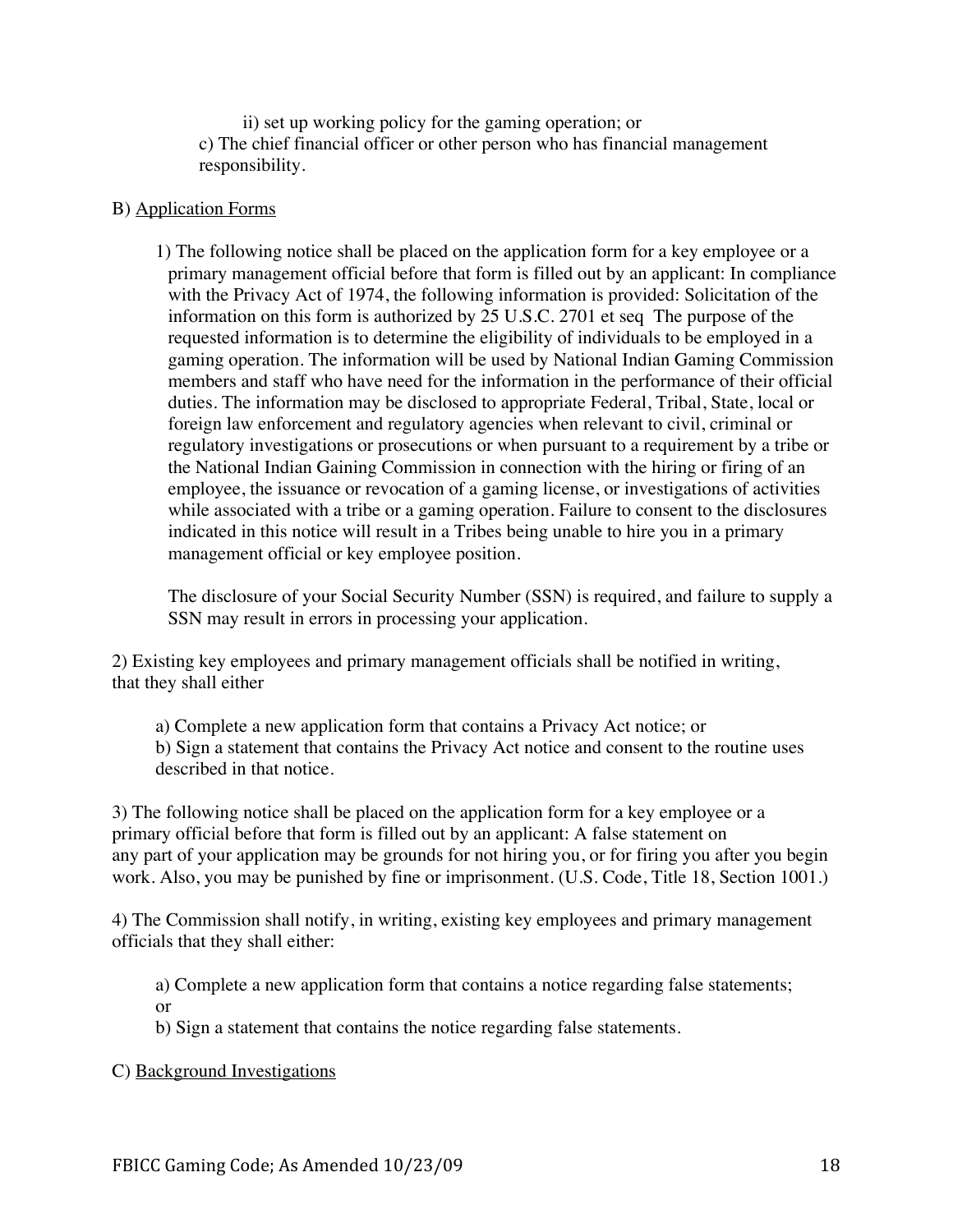1) The Commission shall request from each primary management official and from each key employee all of the following information:

a) Full name, other names used (oral or written), social security number(s), birth date, place of birth, citizenship, gender, all languages (spoken or written);

b) Currently and for the previous 5 years: business and employment positions held, ownership interests in those businesses, business and residence addresses, and drivers license number(s);

c) The names and current addresses of at least three personal references, including one personal reference who was acquainted with the applicant during each period of residence listed under paragraph (i)(B) of this section;

d) Current business and residence telephone numbers;

e) A description of any existing and previous business relationships with Indian tribes, including ownership interests in those businesses;

f) A description of any existing and previous business relations with the gaming industry generally, including ownership interests in those businesses;

g) The name and address of any licensing or regulatory agency with which the person has filed an application for a license or permit related to gaming, whether or not such license or permit was granted;

h) For each felony for which there is an ongoing prosecution or a conviction, the charge, the name and address of the court involved, and the date and disposition if any;

i) For each misdemeanor conviction or ongoing misdemeanor prosecution (excluding minor traffic violations), within 10 years of the date of the application, the name and address of the court involved and the date and disposition;

j) For each criminal charge (excluding minor traffic charges), whether or not there is a conviction, if such criminal charge is within 10 years of the date of the application and is not otherwise listed pursuant to paragraph  $(i)(H)$  or  $(i)(I)$  of this section, the criminal charge, the name and address of the court involved and the ate and disposition.

k) The name and address of any licensing or regulatory agency with which the person has filed an application of an occupational license or permit, whether or not such license or permit was granted;

l) A current photograph;

m) Any other information the Tribe deems relevant; and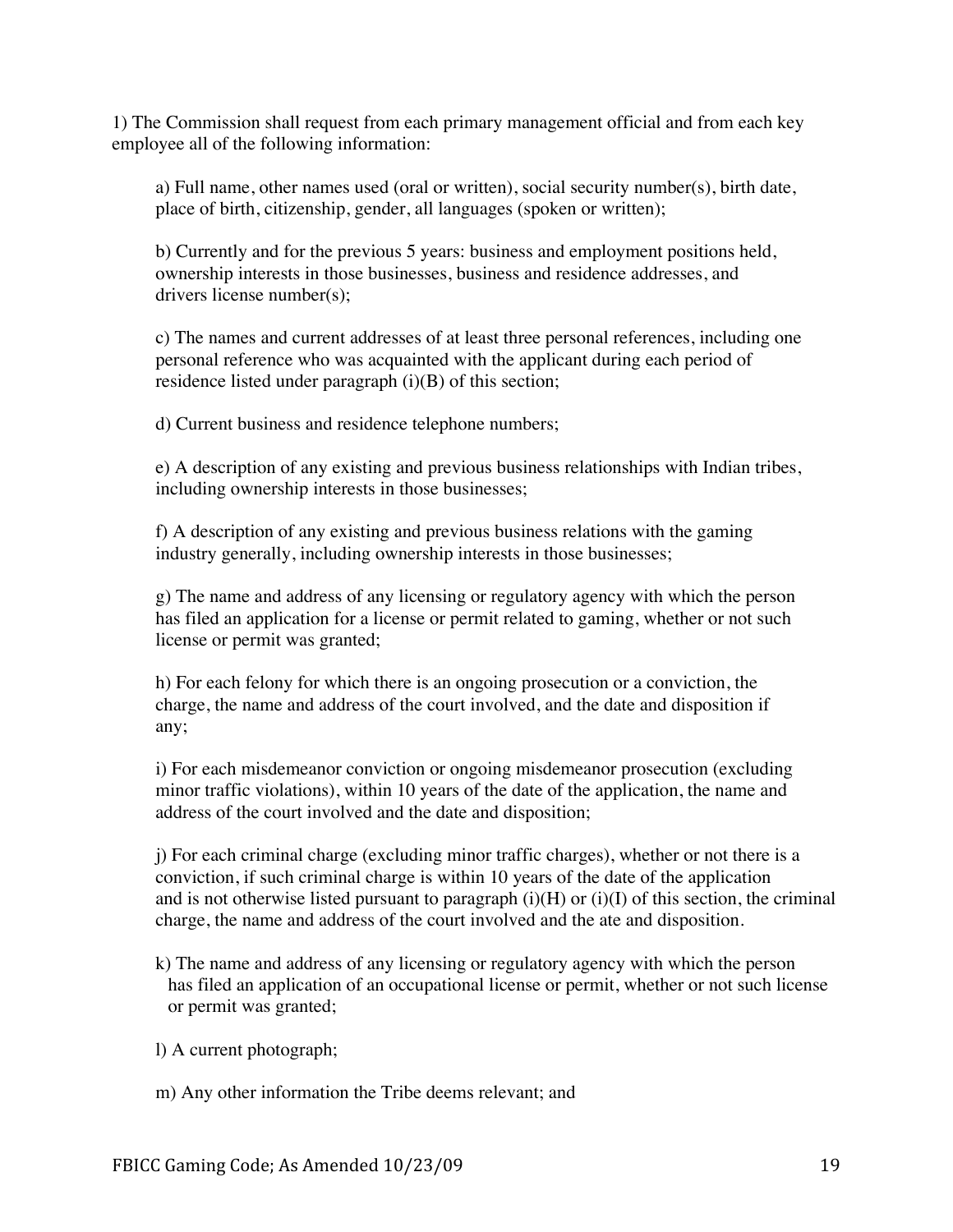n) Fingerprints, which, unless otherwise arranged, shall be taken by the BIA or Tribal Police Department , consistent with procedures adopted herein by the Tribe according to 25 C.F.R. § 522.2(h).

o) In the securing of fingerprints, caution shall be utilized in their gathering and preservation. Upon the hiring of a new employee covered hereby, or within sixty (60) days of the adoption and approval of this Code, for existing employees, the Commission shall arrange for the taking of fingerprints by the local law enforcement agency. In taking fingerprints, the officer taking the prints shall utilize forms usually kept in the taking of prints, and shall submit such form, together with an affidavit verifying its authenticity to the Commission. Copies of prints, once taken, shall be kept by the Commission in a secure location to protect their confidentiality and/or verifiability.

2) The Commission shall conduct an investigation sufficient to make a determination under subsection (d) below. In conducting a background investigation, the Commission or its agent shall promise to keep confidential the identity of each person interviewed in the course of the investigation.

#### D) Eligibility Determination

The Commission shall review a persons prior activities, criminal record, if any, and reputation, habits and associations to make a finding concerning the eligibility of a key employee or primary management official for employment in a gaming operation. lithe Tribe determines that employment of the person poses a threat to the public interest or to the effective regulation of gaming, or creates or enhances dangers of unsuitable, unfair, or illegal practices and methods and activities in the conduct of gaming, a tribal gaming operation shall not employ that person in a key employee or primary management official position.

E) Procedures for Forwarding Applications and Reports for Key Employees and Primary Management Officials to the National Indian Gaming Commission

1) When a key employee or primary management official begin work at a gaming operation authorized by this ordinance, the Commission shall forward to the National Indian Gaming Commission a completed application for employment and conduct the background investigation and make the determination referred to in subsection (d) of this section.

2) The Commission shall forward the report referred to in subsection 91) of this section to the National Indian Gaming Commission within 60 days after an employee begins work or with 60 days of the approval of this ordinance by the Chairman of the National Indian Gaming Commission.

3) The gaming operation shall not employ as a key employee or primary management official a person who does not have a license after 90 days.

#### F) Report to the National Indian Gaming Commission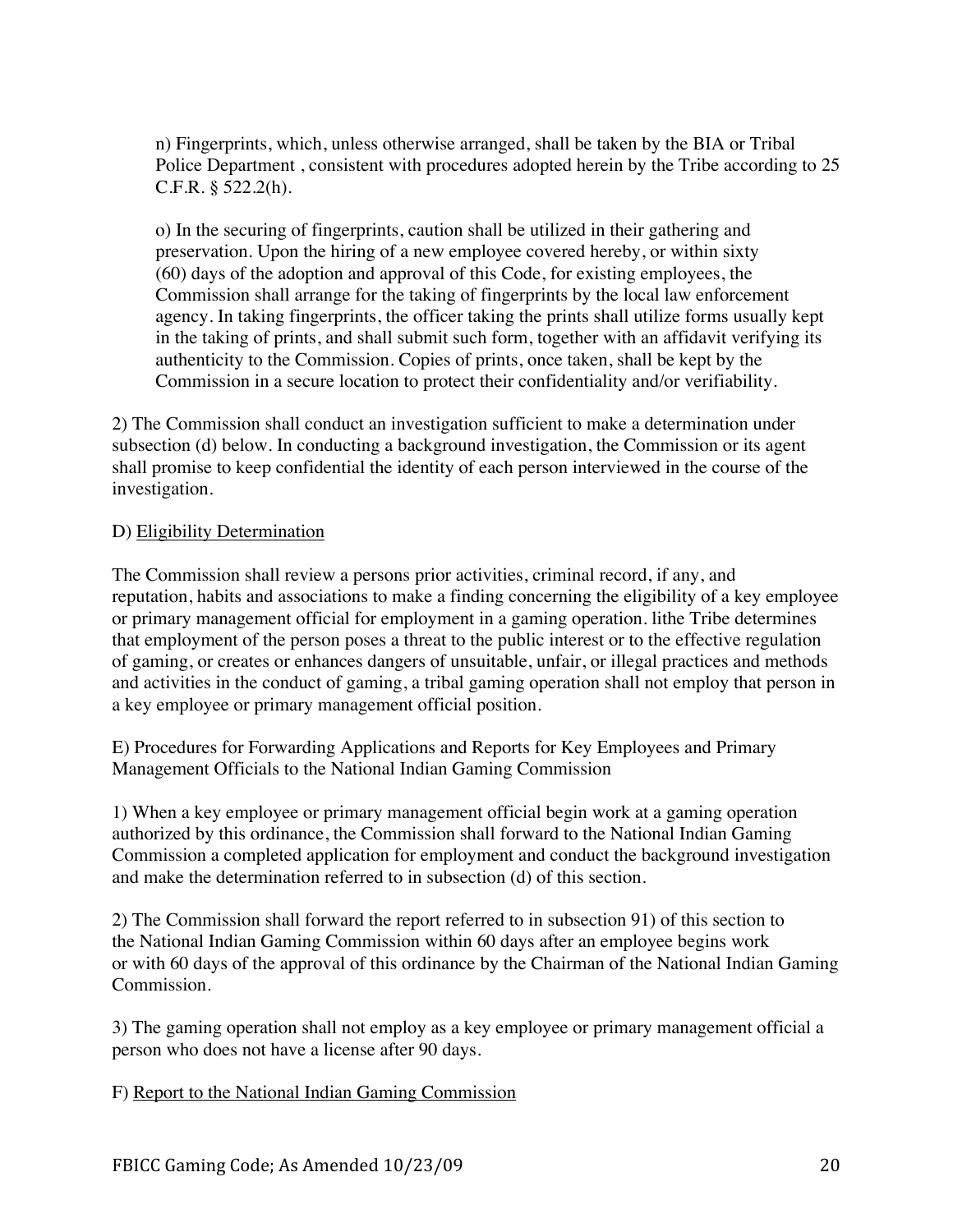1) Pursuant to the procedures set out in subsection (e) of this section, the Commission shall prepare and forward to the National Indian Gaming Commission an investigative report on each background investigation. An investigative report shall include all of the following:

- a) Steps taken in conducting a background investigation;
- b) Results obtained;
- c) Conclusions reached; and
- d) The basis for those conclusions.

2) The Commission shall submit, with the report, a copy of the eligibility determination made under subsection (d) of this section.

3) II a license is not issued to an applicant, the Commission:

a) Shall notify the National Indian Gaming Commission; and

b) May forward copies of its eligibility determination and investigative report (if any) to the National Indian Gaming Commission for inclusion in the Indian Gaming Individuals Records System.

4) With respect to key employees and primary management officials, the Commission shall retain applications for employment and reports (if any) of background investigations for inspection by the Chairman of the National Indian Gaming Commission or his or her designees for no less then three (3) years from the date of termination of employment.

#### G) Granting a Gaming License

1) If, within a thirty (30) day period after the National Indian Gaming Commission receives a report, the National Indian Gaming Commission notifies the tribe that it has no objection to the issuance of a license pursuant to a license application filed by a key employee or a primary management official for whom the tribe has provided an application and investigative report to the National Indian Gaming Commission, the Commission may issue a license to such applicant.

2) The Commission shall respond to a request for additional information from the Chairman of the National Indian Gaming Commission concerning a key employee or a primary management official who is the subject of a report. Such a request shall suspend the thirty (30) day period under paragraph  $(g)(i)$  of this section until the Chairman of the National Indian Gaming Commission receives the additional information.

3) If, within the thirty (30) day period described above, the National Indian Gaming Commission provides the Commission with a statement itemizing objections to the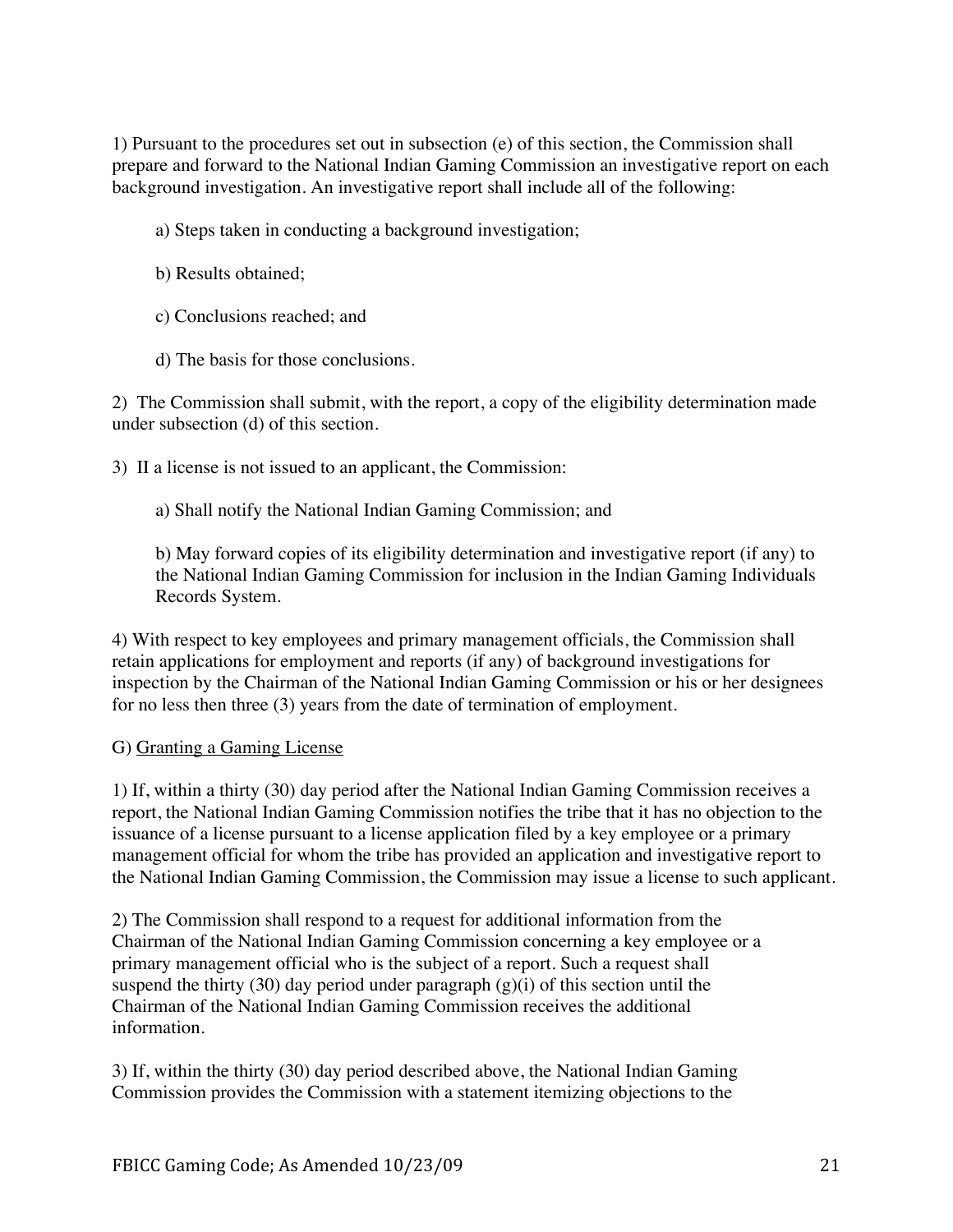issuance of a license to a key employee or to a primary management official for whom the Commission has provided an application and investigative report to the National Indian Gaming Commission, the Commission shall reconsider the application, taking into account the objections itemized by the National Indian Gaming Commission. The Tribe shall make the final decision whether to issue a license to such applicant.

## H) License Suspension

1) II, after the issuance of a gaming license, the Commission receives from the National Indian Gaming Commission reliable information indicating that a key employee or a primary management official is not eligible for employment under subsection (d) above, the Commission shall suspend such license and shall notify, in writing, the licensee of the suspension and the proposed revocation.

2) The Commission shall notify the licensee of a time and a place for a hearing on the proposed revocation of a license.

3) After a revocation hearing, the Commission shall decide to revoke or to reinstate a gaming license. The Commission shall notify the National Gaming Commission of its decision.

# **15.5 - OPERATION OF GAMBLING AND GAMING**

# **15.5.1 WINNINGS AND PRIZES**

A. Winnings and prizes shall consist of cash, merchandise or replay of the game, or a combination thereof.

B. Cash prizes of one hundred dollars (\$100.00) or more may be given by check, or combination cheek and cash.

C. It shall be the responsibility of the Operator to determine the identity of the winner and the Operator shall require such proof of identification as is necessary to properly establish the winners identity. The Operator shall not pay out the prize unless and until the winner has fully and accurately furnished to the Operator all information required by the Operator. Further, the Operator shall provide the winner with information relative to the description of the merchandise, retail value and amount of cash prize.

D. For purposes of this section, the retail value of a merchandise prize shall be the amount actually paid therefore by the operator plus fifty (50) percent of the actual cost.

## **15.5.2 DISCLOSURE OF PRIZES AND RULES**

A. All winnings and prizes awarded in connection with any gaming activity, whether in cash or merchandise, and all rules by which such winnings or prizes may be won, including all costs to a contestant or participant, shall be disclosed to each contestant or participant in the gaming activity prior to that contestant or participant taking part in the gaming activity or paying for the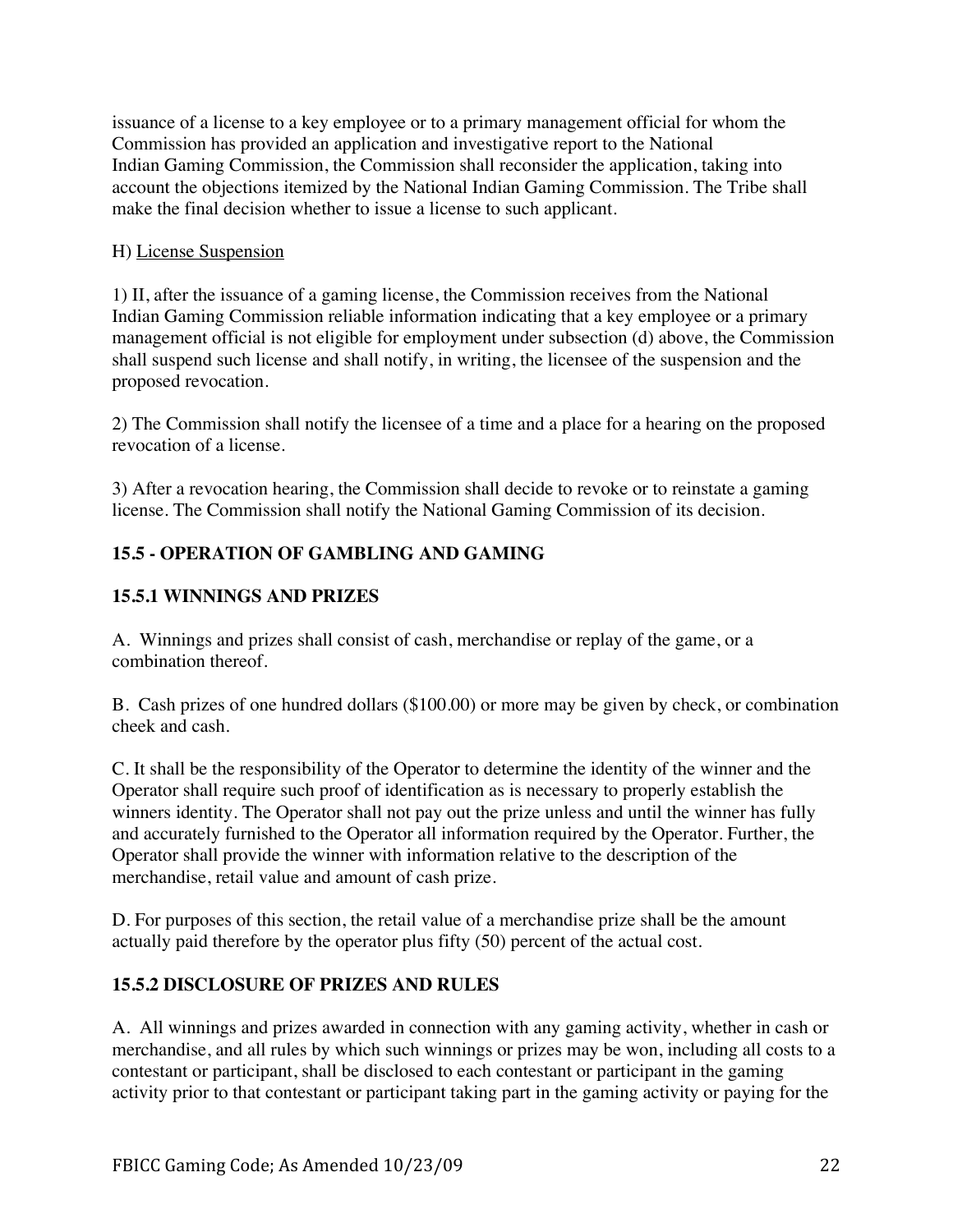opportunity to take part in the gaming activity.

B. This disclosure need not be made separately and personally to each contestant or participant but, in the alternative, may be made by conspicuously posting or displaying upon the premises where the gaming activity is operated, the possible winnings and available prizes, or a list and complete description thereof, together with the rules of the gaming activity, and explanation of how each prize can be won, and the cost to participate in the gaming activity.

C. In those cases where persons are able to pay for the opportunity to participate in the gaming activity after the winner of any one of the prizes offered has been determined, the Operator shall remove each prize won from any display of prizes, and from any list of prizes which has been posted or displayed upon the premises where the activity is conducted, immediately upon the determination of the winner of that particular prize.

# **15.5.3 REGULATION OF EMPLOYEES**

A. The Operator shall not allow a person who manages or receives any compensation, directly or indirectly, for the operation of any gaming activity conducted by the Operator, to play in such gaming activity.

B. The Operator shall not allow any person to play in any gaming activity conducted by the Operator, who, without payment, assists in the operation of any gaming activity conducted by the Operator, on the same occasion.

# **15.5.4 PROIIIB1TED PRACTICES**

A. Any payments of rent for any leased premises, on or within which any gambling activity is being operated or conducted, shall not be based, wholly or in part, on a percentage of the receipts or net receipts derived from the operation of such activity; nor shall the rental under any such lease exceed the usual rental for such premises in the same locality.

B. Compensation to any individual person (except the named licensed operator) taking part in the management or operation of any gambling activity shall not be based upon a percentage of the receipts of income derived from the operation of such game.

C. Any gaming activity shall not be operated upon a premise part of a retail sales or service business catering to the public except.:

1. When the room or area of the premises in which the gaming activity is being conducted is maintained separate and apart from the portion being used for the retail sales or service business; and

2. In all cases the Operator must have, and exercise, complete control over that portion of the premises being used for gaming activities, and at all times said games are being played; PROVIDED, however, that at all times when the sale, service or consumption of intoxicating beverages is permitted in said portion of the premises, the responsibility for compliance with liquor laws and regulations shall also be that of the Operator;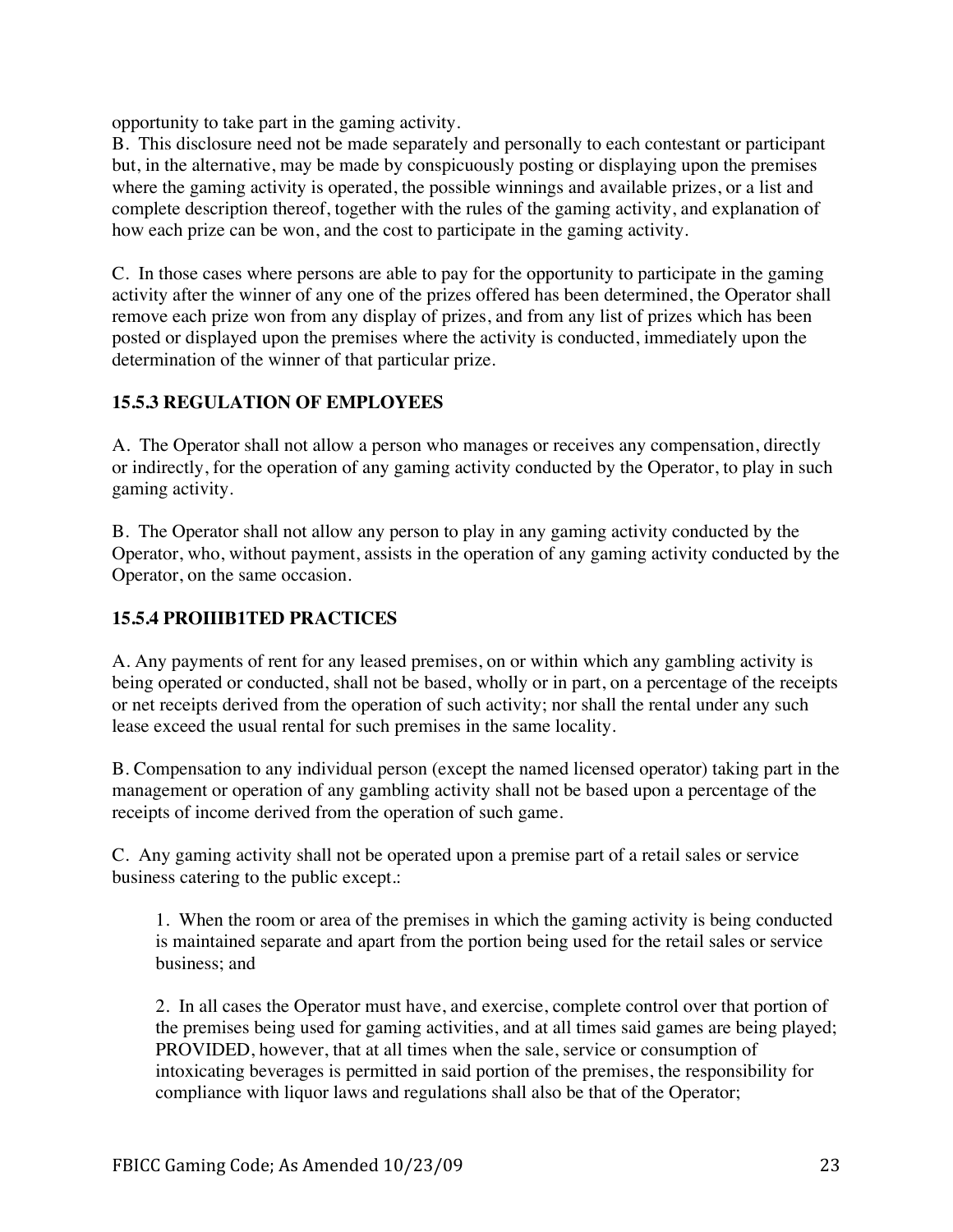3. Nothing in this section shall prohibit the sale of food or beverages to gaming activity patrons.

D. No person who is under the age of eighteen (18) years shall participate, nor be allowed to participate in any manner in the operation of any gaming operation.

E. No person who is under the age of eighteen (18) years shall play, nor shall be allowed to play in any gaming activity.

F. No person under the age of eighteen (18) years shall be allowed in the area where a gaming activity is being conducted.

G. No person visibly intoxicated or visibly under the influence of any narcotic or alcohol shall be allowed to play or operate any gaming activity.

H. It shall be the responsibility of the Operator and of those persons physically operating the gaming activity to determine that no unauthorized person(s) is allowed to participate in any manner in the operation of or play in any gaming activity or allowed to enter the area where a gaming activity is being conducted.

## **15.5.5 AUTHORIZED GAMES.**

A. The only games or video gaming machines authorized for use within the boundaries of the Fort Belknap Indian Reservation shall be those licensed through the Gaming Agent, utilizing record-keeping systems, accounting procedures and rules as set forth herein.

B. The only video gaming machines or other machines authorized for use within the boundaries of the Fort Belknap Indian Reservation shall be those placed through the Gaming Agent, a provided by an authorized agent of the Tribes. All such machines shall be physically inspected at least quarterly to be certain they are paying out no less than eighty percent (80%) of gross sales to players, that they are working properly and capable of and are producing sufficient accounting records to document taxes owed, amounts received and paid out and to insure that such machines are in compliance with existing law. The Gaining Agent, in issuing licenses for machines, shall assign a number for each machine, shall establish an inspection schedule therefore and shall require sufficient reporting filed thereon to be certain that it is operating according to law. The maximum payouts shall be established with each license, unless otherwise provided by law. The Commission shall establish a schedule of maximum payouts to aid in the issuance of each license.

(1) On machines with printers, the Gaming Agent shall quarterly compare written records with printouts to be certain machines are being handled properly.

(2) On machines without printers, the Gaming Agent shall be the only one with keys thereto, and he shall, on at least a bimonthly basis, accompany the owner or his/her agent, to clear the machines and document the revenue derived therefrom. Written records shall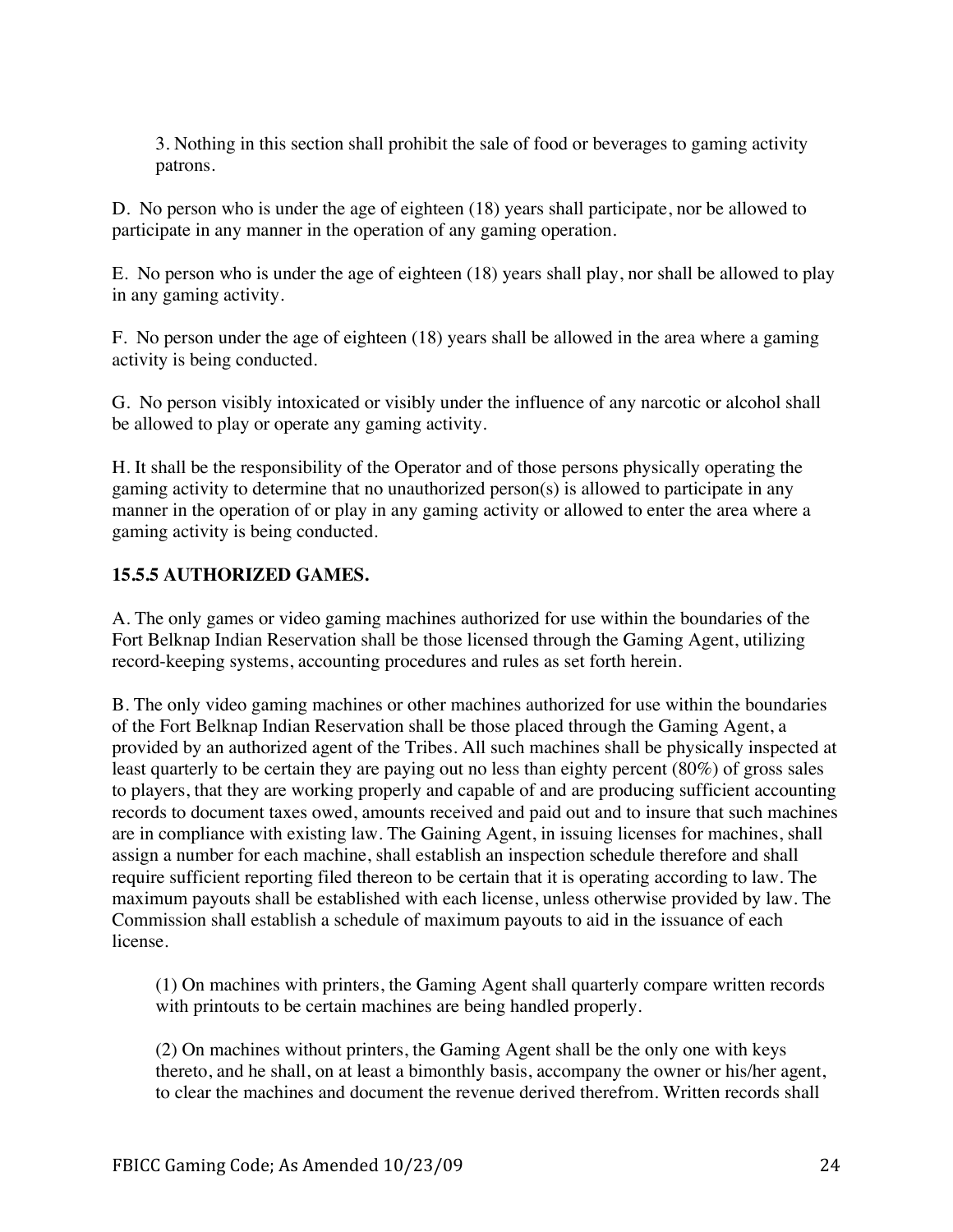be kept documenting each action on such machines. At least two people shall be present when such machines are opened.

C. All other games shall be inspected quarterly to be certain they are paying out no less than fifty percent (50%) of gross sales (if applicable) to players, that they are operating properly and capable of producing sufficient accounting records to document taxes owed, and to insure that such games are in compliance with existing law. If complaints are filed on a game or operation, a gaming agent shall immediately investigate the concerns and attempt immediate resolution, if possible, and report thereon to the Commission.

D. Those games required to pay out the minimum percentages set forth in section C shall include, but not be limited to bingo, video assisted bingo, keno, and pull tabs. Video assisted Bingo shall be further regulated, except for percentage of payout, by the provisions of section B, above.

E. All games operated within the boundaries of the Reservation shall be required to number cards and chances available (if applicable) for sale to determine how many are sold. Operators shall tally amounts taken in to document gross sales, tally amounts paid out to determine net sales, and record other expenses to demonstrate adequate accounting records.

F. All games operated must report their gross sales, payouts and other relevant information on forms approved by the Commission and filed quarterly with the Gaming Agent. Said forms shall be construed as regulations of the Tribal Council, and are incorporated by reference into this code. Failure to file properly completed, timely reports shall result in a warning as set forth in this Code, and sanctions, if compliance is not forthcoming immediately. Such forms may periodically be modified, as approved by the Commission. All individuals operating games or machines shall be informed at their addresses of record if changes are approved.

G. The gaming agent shall have the authority to locate and utilize, from authoritative rule books, rules of procedure for authorized card games. Said rules shall be delivered to each dealer and/or operator upon issuance of licenses, and shall control as to whether a dealer and/or operator is operating a game in compliance with law. Upon identification of rules for allowable games, the gaming agent shall immediately present such rules to the Commission for review and approval. Licenses issued prior to such review and approval shall require conformance with the game rules selected, shall be of a temporary nature, and may be issued for no longer than thirty (30) days, at one tenth the fee cost otherwise provided for herein. The gaming agent shall advise the Council when it appears necessary to amend, modify or add rules for allowable card games.

# **15.6 TAXES AND FEES**

**15.6.1 GAMING TAX**. There shall be a tribal tax of three (3%) percent of the adjusted gross receipts of any and all gambling and gaming activities, operated within the jurisdiction of the Fort Belknap Indian Community. This tax shall be assessed and payable quarterly, as provided herein. Additionally, each licensed operator shall be responsible for remitting to the gaming agent, taxes payable to the National Indian Gaming Commission, as established by federal law. The gaming agent, in turn, shall remit such taxes to the Commission as required by law.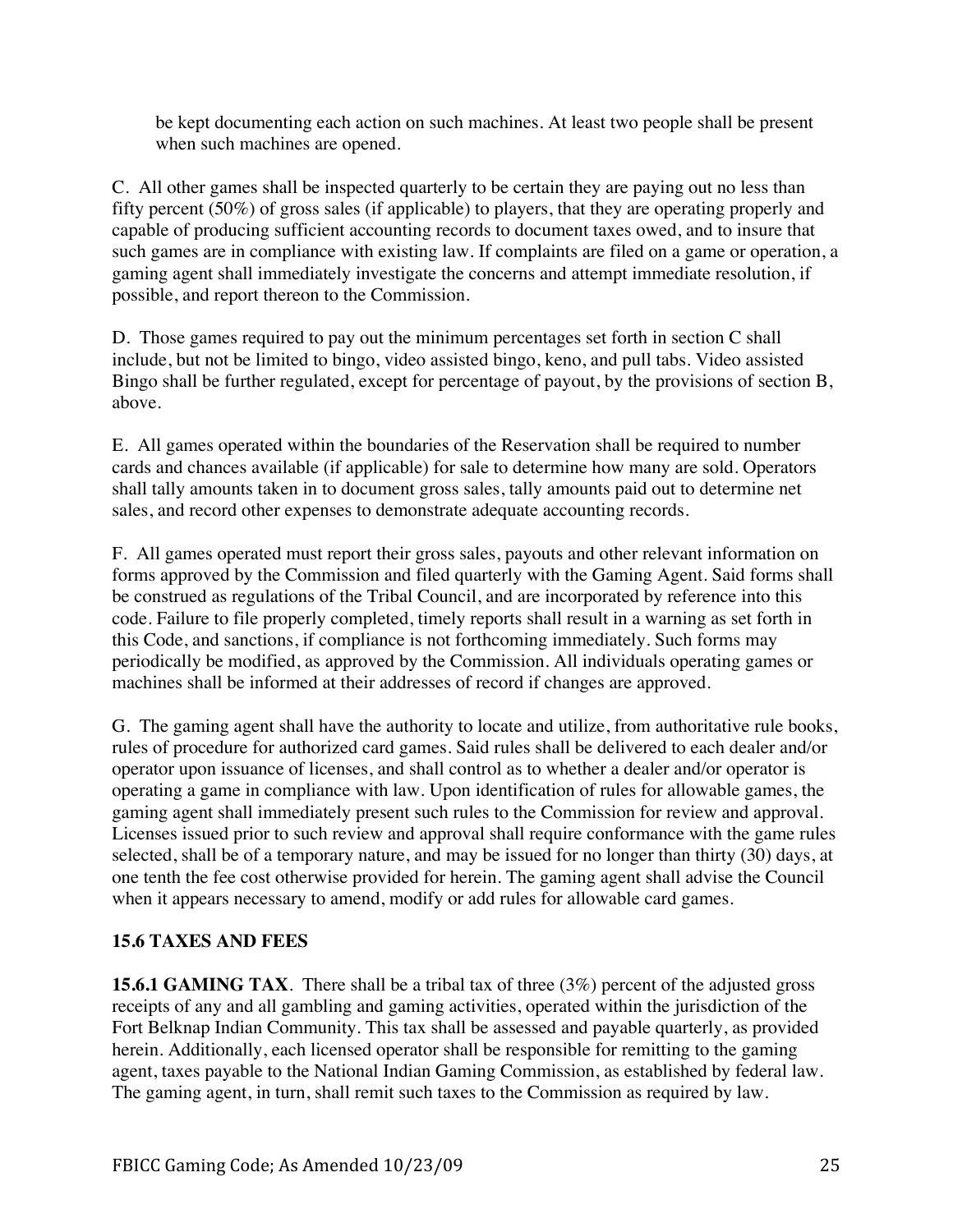**15.6.2 ANNUAL FEES**. Qualified individuals/entities desiring to become operators hereunder must apply for a license to operate such a game or machine with the Gaming Agent, pay an annual fee as set forth in the schedule in part 15.6.4, of this section, and agree to maintain and provide records of all revenues generated by such game or video gaming machine, for the purpose of paying taxes thereon.

**15.6.3 VIDEO GAMING MACHINE TAX**. Video Gaming Machines, in lieu of the taxes provided in section 5.1 of the Gambling Ordinance, shall be taxed at the rate of ten percent (10%) of the adjusted gross receipts collected in such machines. Adjusted gross receipts under this section shall mean gross sales less prizes paid out less the operators operating expenses. Operating expenses shall be limited to the cost of placing machines. (the percentage required to be paid to the placing entity)

**15.6.4 LICENSING FEE SCHEDULE**. The following fee schedule shall apply to all licenses sought by qualified individuals, and shall be collected prior to the issuance of a license: (each fee is per game/table/machine played- authorized on an annual basis)

> Bingo license \$250.00 Pull Tab license 100.00 Keno license 100.00 Punch Board license 100.00 Raffle license 5.00 Lottery license 200.00 Poker license 100.00 Video gaming machine 250.00 Sports book 1,000.00 Other game licenses 100.00

**15.6.5 RAFFLES**. It is acknowledged that raffles are generally non-profit efforts and shall therefore be exempt from taxes hereunder, unless it can be shown that a profit has been taken for a purpose not typically viewed as charitable. All raffles shall be required to apply for a license. However, the Council reserves unto itself, through the Executive Officers, the right to issue a raffle permit to individuals they acknowledge are working on a charitable endeavor. All other raffles shall be required to formally apply for a license and comply with licensing requirements. All raffles involving \$5,000 or more shall be deemed as other than charitable endeavors, and shall be subject to the tax in the Gambling Ordinance.

**15.6.6 DEALER FEES**. Each dealer running a card game authorized under this Ordinance shall be required to obtain a license and pay an annual licensing fee of \$50.00 per game for which they are licensed to deal. Such fee shall be in addition to any operators license otherwise obtained by an operator. Failure to comply with licensing requirements and/or adhere to the rules of the game shall be grounds for suspension of license and/or prosecution under this Ordinance.

**15.6.7 REVENUES**. Tribal revenue generated by these taxes shall be deposited in the tribal tax fund used to pay the expenses of the Gaming Agent and Gaming Commission, and for the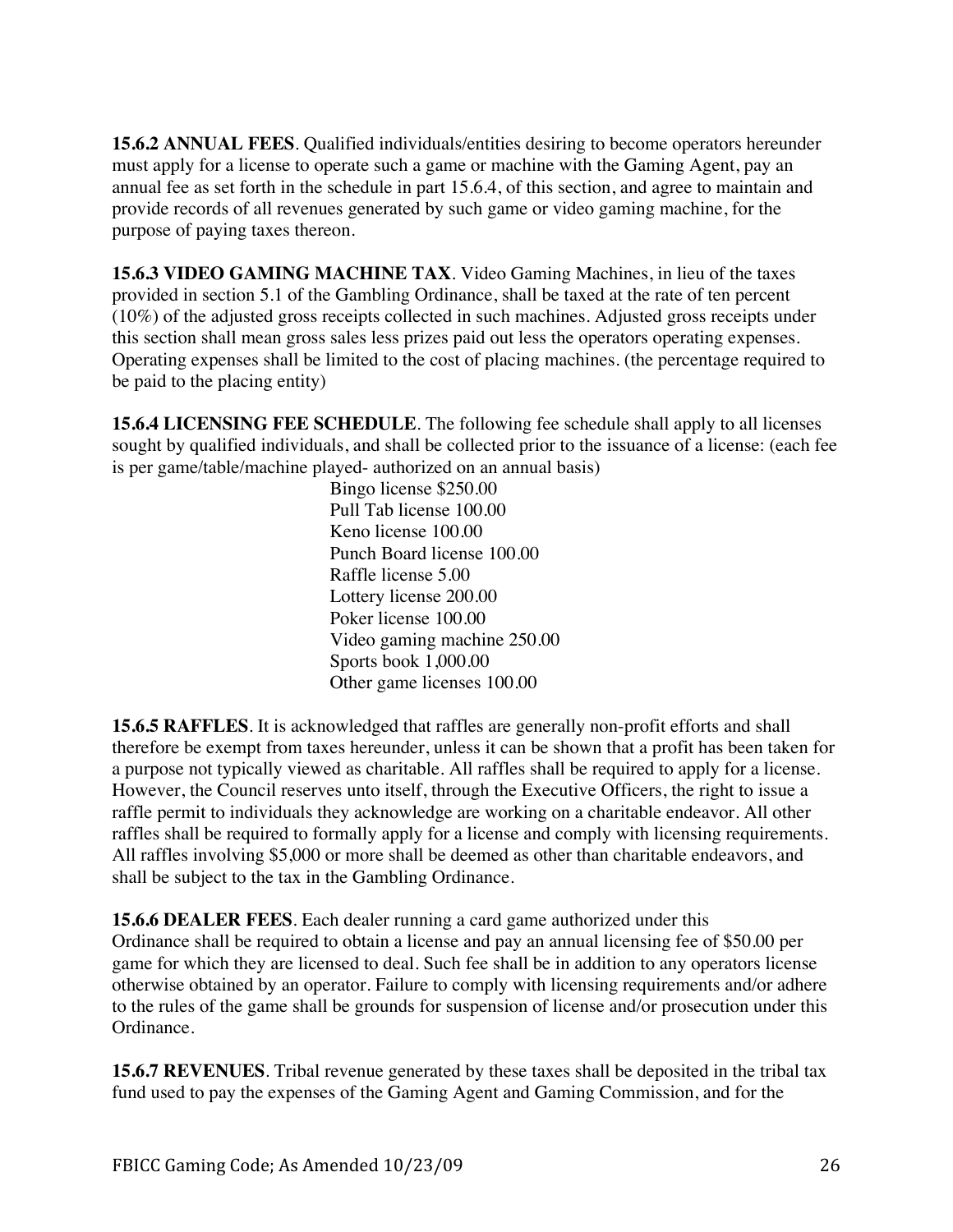benefit of the reservation and Tribal Community in a manner provided for and to be determined from time to time by the Tribal Government. Such purposes shall not conflict with those set forth in applicable law.

**15.6.8 EXEMPTION FROM OTHER TAXES**. All gambling and gaming activities operated within the jurisdiction of the Fort Belknap Indian Community shall be exempt from all taxes other than those listed in this Code, unless other taxes are made applicable specifically by law.

# **1S.6.9 COLLECTION and ACCOUNTING.**

A. It shall be the responsibility of the Tribal Government, through the Gaming Commission and Gaming Agent, to properly collect and account for all taxes imposed upon all gambling and gaming activities within the jurisdiction of the Fort Belknap Indian Community. In all decisions, the operator/licensee shall be responsible for proving, with adequate documentation, compliance with this Code. The Gaming Agent, in determining non-compliance, shall be presumed correct, provided, an individual may seek review of a decision before the Gaming Commission. Final decisions of the Gaming Commission, upon review, shall be binding and non-appealable.

B. It shall be the responsibility of the Fort Belknap Gaming Commission through the Gaming Agent to establish proper accounting procedures and methods to properly assess and account for all taxes collected pursuant to this Code. The Commission may utilize the services of Centralized Accounting, assuming sufficient resources are available therefore, to aid in such accounting.

C. All Taxes and fees will be included in the 60% of the net revenue to the Tribe.

# **15.7 TRIBAL GAMING ENTERPRISE REVENUE**

# **15.7.1 NET REVENUE ALLOCATION:**

All revenue and funds collected by tribal gaming operations/facilities are the property of the Fort Belknap Indian Community. The management of the tribal gaming facility shall monthly account for the same to the Fort Belknap Indian Tribal Council and periodically pay the sum of the net revenues, less operating costs, directly to the Fort Belknap Tribal Council. The Fort Belknap Tribal Council shall pay to the Fort Belknap Gaming Commission, the appropriation to the Commission for the use by the Commission to pay its necessary expenses for its operation as provided in a budget approved by the Fort Belknap Tribal Council, which are not otherwise provided by gaming taxes and fees. However, the net revenues from any tribal gaming are not to be used for purposes other than the following:

- A) to fund tribal government operations or programs;
- B) to provide for the general welfare of the Tribes and its members;
- C) to promote tribal economic development;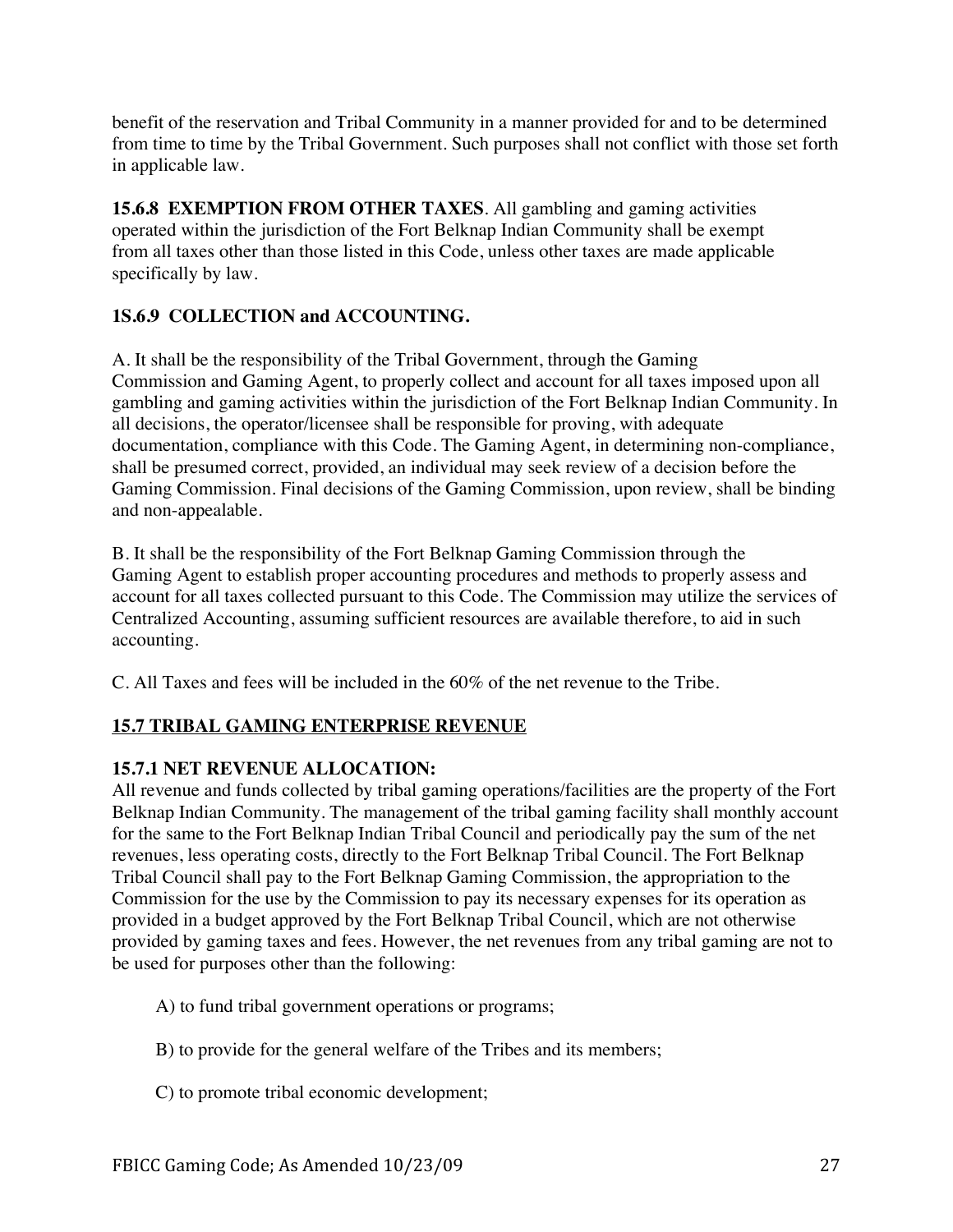E) to donate to charitable organizations; or

F) to help fund operations of local government agencies.

#### **15.8 AUDITS**

The Commission shall cause yearly independent audits to be conducted of all gaming activities in Class II and Class III Gaming, and said audits shall be provided to the Chairman of the National Indian Gaming Commission. The Commission shall also cause independent audits of all contracts over \$25,000 annually (except accounting or legal services) related to Class II and Class 111 Gaming. The Commission may utilize existing independent audits conducted on operations to fulfill this requirement, provided, such audits are competently performed by a licensed independent auditor, reflect an independent opinion therefrom, and are readily available for inspection and inquiry by the Commission. The Commission shall evaluate the costs associated with this requirement, and may recommend an increase of annual license fees to aid in the payment thereof.

#### **15.9 PROHIBITIONS**

**15.9.1 TRIBAL LANDS**. Gaming on any lands subject to the jurisdiction of the Fort Belknap Indian Council Tribal government by any person, party, or other entity is hereby prohibited and declared unlawful except as authorized pursuant to this Code. The Fort Belknap Indian Community Council shall limit the number of gambling or gaming enterprises (Operators) in order to protect and preserve the health, security, and general welfare of the Fort Belknap Indian Community. The Gaming Agent shall provide written quarterly reports on the number of established gaming operations on Reservation. The Council reserves the right to close further licensing without notice, when it deems that reasonable limits have been reached.

**15.9.2 TRIBAL SOVEREIGNTY AND JURISDICTION**. It is the intent of this Code to exert Tribal Sovereignty and jurisdiction on the Fort Belknap Indian Reservation and lands subject to its jurisdiction and to preempt any civil regulatory power or law, if any, of the State of Montana, subject to Public Law 100-447.

**15.9.3 NON PREEMPTION OF FEDERAL LAWS**. Nothing herein shall be construed to supersede or preempt the criminal laws of the United States of America, insofar as said laws are found applicable to gaming activities.

**15.9.4 NO WAIVER OF IMMIJNITY**, Nothing in this Code shall be deemed to constitute a waiver of immunity on the part of the Fort Belknap tribal government, corporation, or any entity created by either as to any assets or property of any nature whatsoever, or the adjudication of any federal tights or immunities.

## **15.10 CIVIL REMEDY/ENFORCEMENT/APPEAL**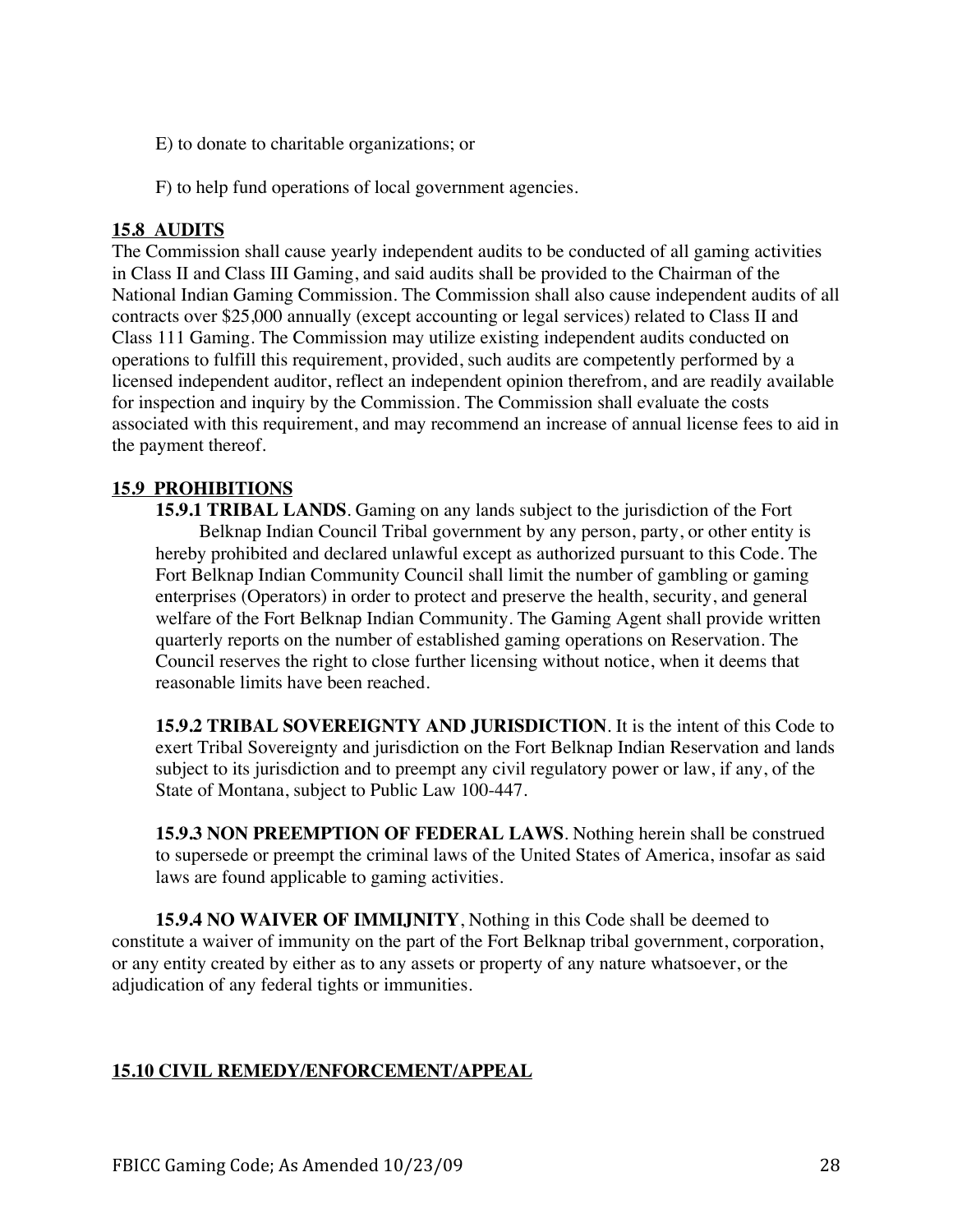#### **15.10.1. RESOLUTION OF DISPUTES WITH GAMING PUBLIC**:

A. Issues with Code. Should a dispute arise with a member of the gaining public concerning the enforcement of this Code, the member of the public affected shall have the right to file a complaint. outlining their complaint/concern, with the Fort Belknap Gaming Commission. The Gaming Commission shall afford the individual an opportunity to be heard, and decide the merits of the complaint. Wherever possible, a gaming agent shall seek to mitigate and resolve such concern prior to the scheduling of a hearing thereon. If not otherwise resolved, a hearing shall be conducted on the complaint/concern, and a timely decision made thereon. Final decisions shall be made in writing. Decisions of the Gaming Commission shall be final, once rendered.

B. Issues with Gaming Establishment. Should a member of the public have a complaint against or with a gaming establishment, licensed hereunder, wherein the licensing, operation or activities are drawn into question, a written complaint may be filed with the Commission, and a gaming agent delegated the responsibility to investigate such concern. Where possible, the gaming agent shall seek to mitigate and resolve the complaint. If not otherwise resolved, the agent may file a complaint in the Tribal Court on the matter, as set forth below, or may recommend a hearing be conducted before the Commission to further determine the merits of the concern. If a hearing is recommended, the Commission shall give the individual and the establishment notice of a hearing time, and an opportunity to present their respective positions thereon. The Commission shall, alter conducting a hearing, attempt mediation of the matter, and if still unresolved, determine a course of action for full resolution. Such course may be that no action is warranted, that a complaint in Tribal Court for enforcement is required, or other appropriate action.

C. For any hearing provided for under this code, should it be determined that the existing Commissioner(s) has(have) a conflict of interest in hearing the matter, the Council shall meet in a Personnel Committee meeting to appoint temporary Commissioners to hear the complaint.

**15.10.2 GENERAL**. Any person who conducts any unauthorized gambling or gaming activity or otherwise violates the provisions of this Code, shall be subject to the sanctions and penalties contained in this Code, and/or in the Fort Belknap Tribal Code as it is now or hereafter amended.

**15.10.3 UNLAWFUL PRACTICES**. It shall be unlawful to conduct or participate in any gambling or gaming activity authorized by this Code in any manner which results in cheating, misrepresentation, or other such disreputable tactics which distract from a fair and equal chance for all participants or which otherwise affects the outcome of the game. Any person who willfully and knowingly engages in said conduct and who is found guilty thereof shall be fined not less than five hundred (\$500.00) dollars and not more than (\$5000.00) dollars and/or up to one (1) year in jail.

**15.10.4 CRIMINAL SANCTIONS.** Any other violation of this code may be deemed a misdemeanor under Tribal law, punishable by a fine not to exceed \$5,000.00, forfeiture of all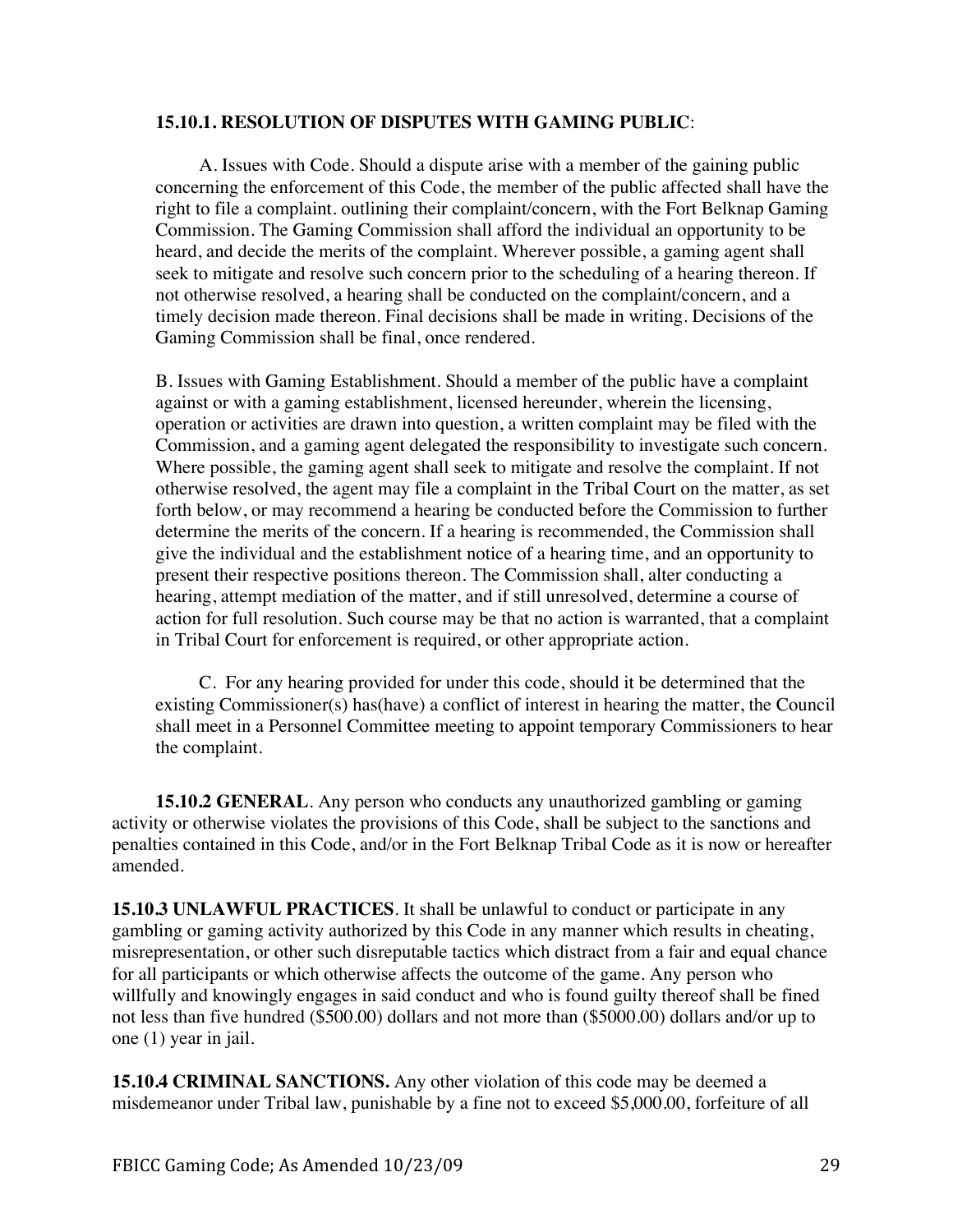machines and/or revenue used and\or gained during the unlawful operation of games, and/or one (1) year in jail. In a pending criminal proceeding, the presiding judge, upon finding that probable cause exists to believe that a violation has happened, may issue an order directing the seizure of funds and/or machines, which may be forfeited upon conviction. The increased penalties provided by these sections shall effectively amend the penalties provided in the original Gambling Ordinance.

**15.10.5 CIVIL SANCTIONS**. When appropriate, as an alternative to criminal prosecution, individuals found to be in violation of this code by the Gaming Agent, shall be subject to a civil proceeding, wherein the court may order prejudgment attachment of property and/or funds used or gained in violation of this code, together with civil sanctions, including but not limited to an assessment of a fine in an amount of up to \$5,000.00 per day of violation. All actions and proceedings in court must comply with existing Tribal procedures set forth in the Tribal Code.

**15.10.6 ALTERNATIVE SANCTIONS**. Individuals found to be in violation shall be subject to only one proceeding, criminal or civil, for each violation. Alternative civil or criminal proceedings are allowed to provide effective enforcement based on the circumstances of each case. The choice of civil or criminal proceedings in a given case is discretionary, and shall not be construed as discriminatory, unless there is substantial evidence to show that the individual so deciding clearly abused discretion.

**15.10.7 NOTICE OF NON-COMPLIANCE**. The Gaming Agent, if he finds that an individual has failed to comply with licensing, relicensing, fee or tax requirements, shall deliver by first class mail, and by first class mail, return receipt requested, a notice of non compliance to the individual in violation, at the address provided in a licensing application. If, within fifteen (15) days of delivery, compliance is not effected, the Gaming Agent shall report the violation to the Tribal Court, and the individual in non-compliance shall be prosecuted or civil sanctions sought. Machines and/or equipment used in violation of this code shall be subject to seizure and/or forfeiture, with or without notice. If the Gaming Agent or others learn of anyone operating a game or machine(s) without a license, such conduct shall be immediately reported to the Tribal Court for prosecution or civil sanctions.

**15.10.8 EXCLUSIVE JURISDICTION**. The Fort Belknap Tribal Court shall have exclusive jurisdiction over the enforcement of this Code in actions brought by the Tribal government, except to the extent federal law provides otherwise. No other suits are authorized in any forum for any reason hereunder.

**15.10.9 FINES AS LIENS**. Fines/penalties may be established as liens upon specifically described property involved in a violation of this Code, by order of the tribal court. In the case of real property, such order shall be filed for record notice with the Blaine County clerk and Recorder, and/or the Bureau of Indian Affairs, Liens on personal property shall be filed with Montana's Secretary of State. Upon twenty (20) days written notice served, or fifty (50) days notice by publication, with opportunity to request a hearing on the maker no later than one (1) thy alter expiration of the notice period, the tribal court may order the property sold at public auction, or forfeited to the Fort Belknap Tribal government.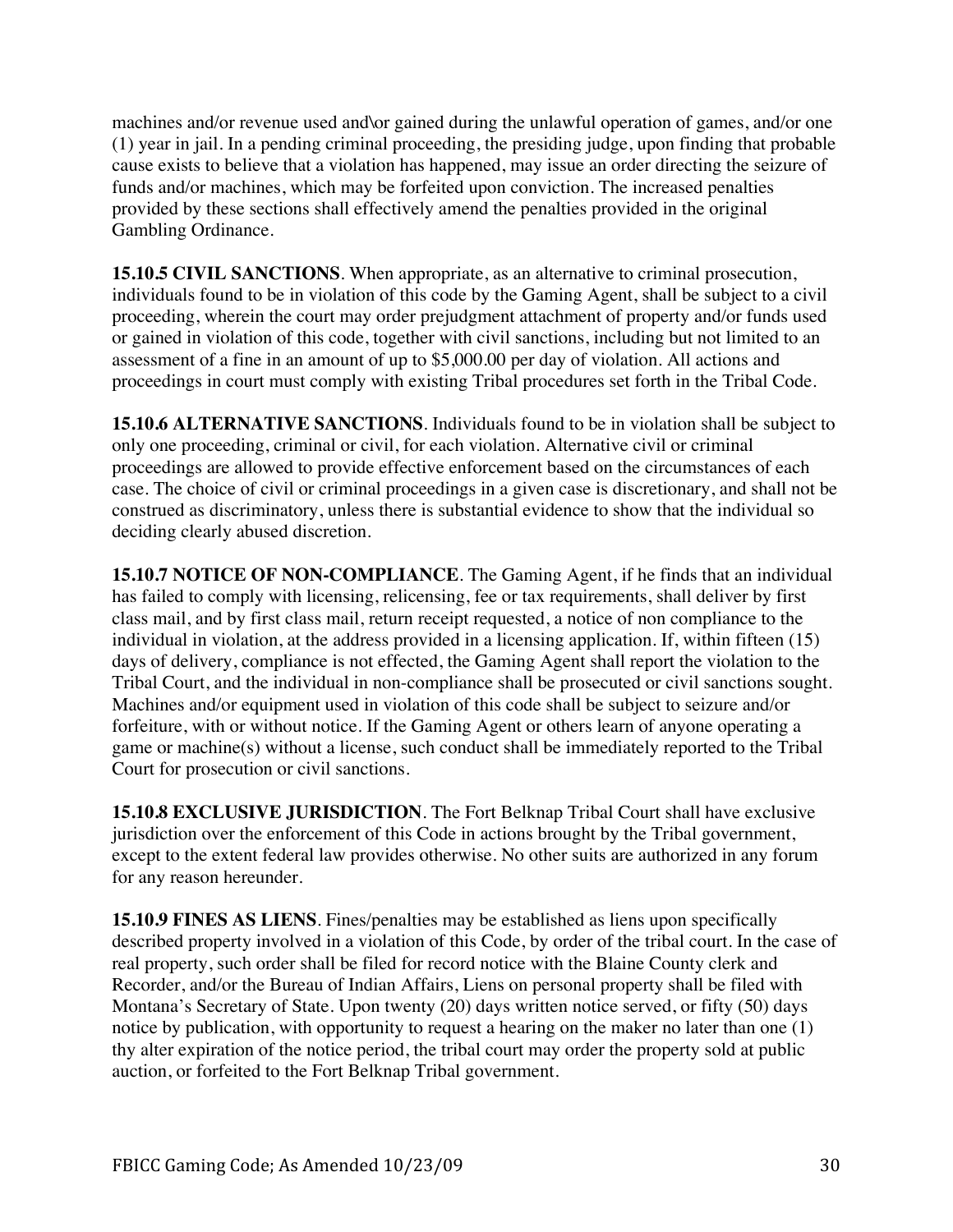**15.10.10 APPEALS**. Any person or entity may appeal a final order of the tribal court, as provided in the Fort Belknap Tribal Code.

**15.10.11 REMOVAL OF PERSONS FROM FACILITY**. Any Gaming Agent of the Fort Belknap Gaming Commission shall have the power and authority to cause the removal and exclusion of any person from a gaming establishment, and surrounding parking lot for a period of twenty-four (24) hours, who, in the sole discretion of the Gaming Agent, is causing a disturbance, acting inappropriately, or is, in any other way, interfering with the orderly conduct of ordinary business within the facility and the surrounding parking lots.

**15.10.12 EXCLUSION OF PERSONS FROM FACILITY**. The Fort Belknap Gaming commission shall have the power and authority to permanently exclude any person from gaming establishments, who has caused a serious or repeated disturbance, inappropriate actions, or in any other way, has interfered with the orderly conduct of ordinary business with the facility.

A) The request for permanent exclusion of a person may be brought only by the Director of the Fort Belknap Gaming Commission before a properly convened meeting of the Commissioners. The Commissioners may consider the Directors request in an open or closed meeting, and may or may not, at their complete discretion, allow the person subject to the request, to attend the meeting of the Commissioners. Except as herein otherwise provided, the decision of the Commissioners is final, and not subject to review.

B) When the Fort Belknap Gaming Commission has determined a person is permanently excluded from the facility, that persons name shall be reported to the Tribal gaming enforcement agents, and Fort Belknap Tribal Police.

C) The Fort Belknap Gaming Commission, or any of its agents, shall notify the person permanently excluded of the Commissions decision in writing, either by personally delivering the notice by handing it to the person, or mailing it by certified mail to the persons last known address.

D) Should the person, who has been permanently excluded from the facility, be a member of the Fort Belknap Tribes, that person may request that the Fort Belknap Tribal Council review the decision of the Fort Belknap Gaming Commission, and make its own independent determination. The determination of the Tribal Council shall be final, and not subject to review.

# **15.11 MISCELLANEOUS**

**15.11.1 SEVERABILITY/CONSTRUCTION**. If any clause, part, or section of this Code shall be adjudged invalid, such judgment shall not affect or invalidate the remainder of this Code, but shall be confined to its operation to the clause, part, or section, directly involved in the controversy in which such judgment is rendered. If the operation of any clause, part or section of this Code shall be held to impair the obligation of a contract or to deny any person any right secured to him by the Tribal or Indian Civil Rights Act, it is hereby declared that had the invalidity of such clause, part or section been considered at the time of the enactment of this